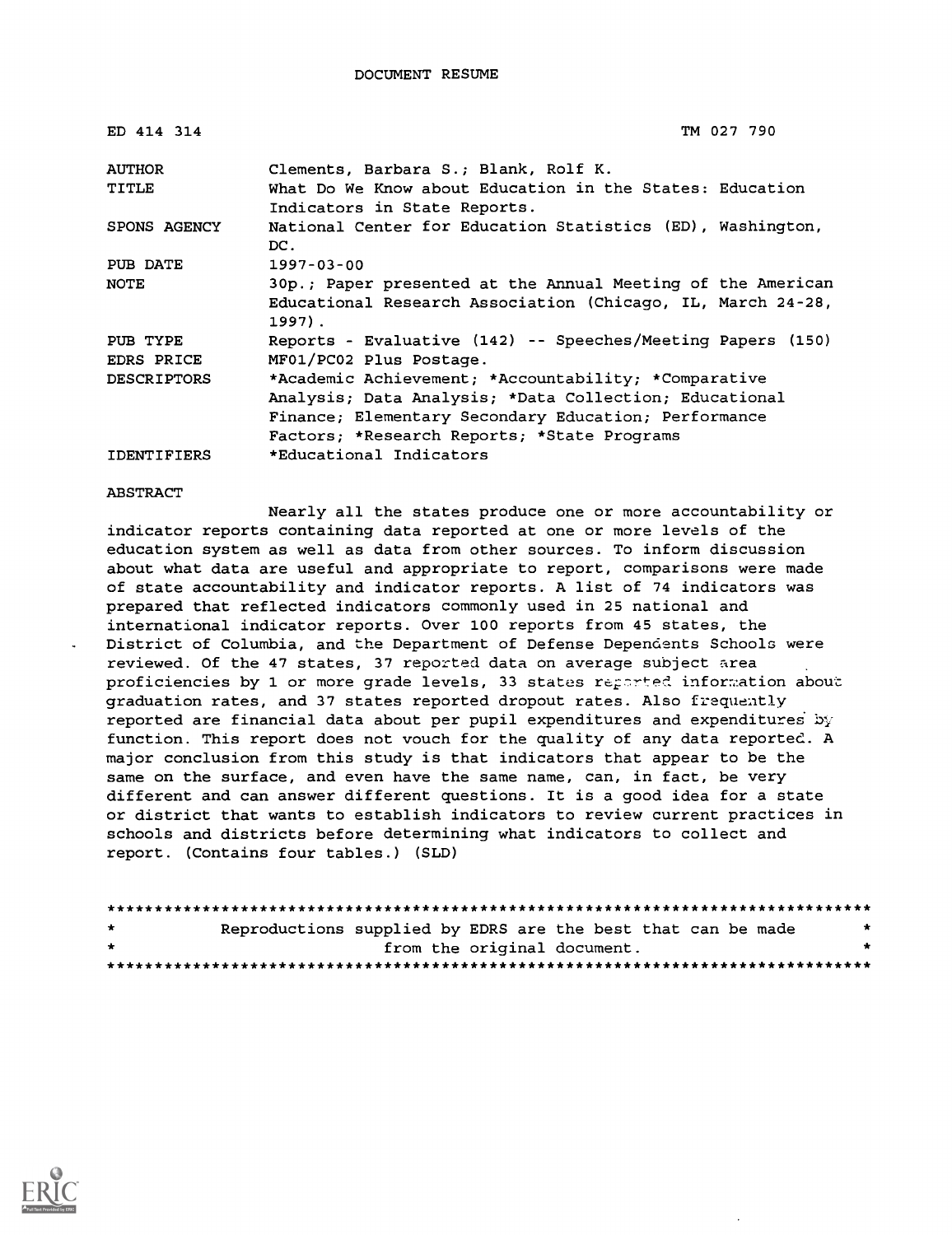U.S. DEPARTMENT OF EDUCATION Office of Educational Research and Improvement EDUCATIONAL RESOURCES INFORMATION CENTER (ERIC)<br>This document has been reproduced as<br>received from the person or organization originating it.

Minor changes have been made to improve reproduction quality.

Points of view or opinions stated in this document do not necessarily represent official OERI position or policy.

PERMISSION TO REPRODUCE AND DISSEMINATE THIS MATERIAL HAS BEEN GRANTED BY

mra Clements

TO THE EDUCATIONAL RESOURCES INFORMATION CENTER (ERIC)

# WHAT DO WE KNOW ABOUT EDUCATION IN THE STATES? EDUCATION INDICATORS IN STATE REPORTS

Barbara S. Clements Rolf K. Blank

Paper presented at the Annual Meeting of the American Educational Research Association

> Chicago, Illinois March 1997

OBLLCOM1

Barbara S. Clements Evaluation Software Publishing, Inc. 3504 Holly Street Alexandria, VA 22305-1949

Rolf K. Blank Council of Chief State School Officers One Massachusetts Avenue, N.W., Suite 200 Washington, DC 20001-1431

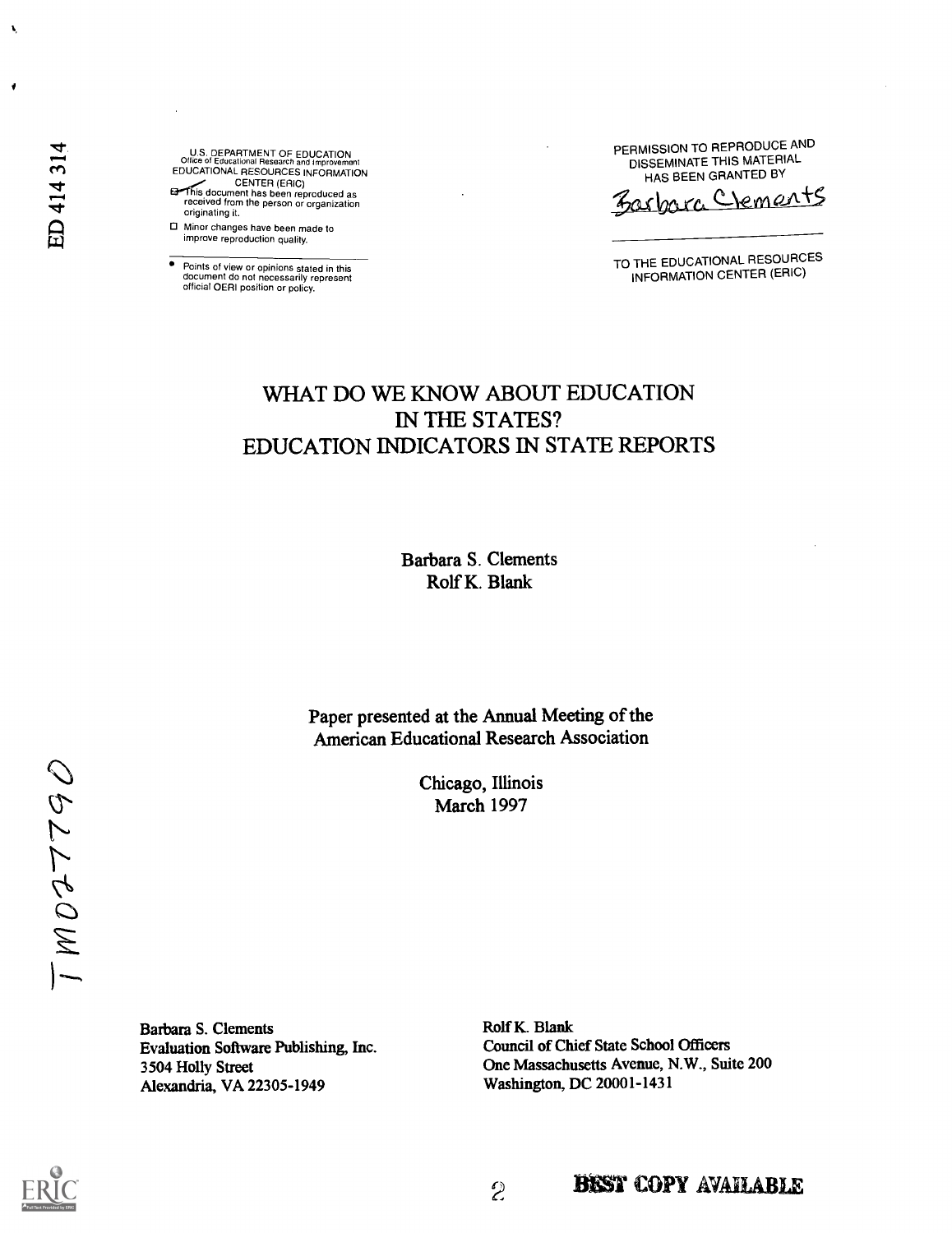Portions of the work for this paper were supported by a contract of the U.S. Department of Education's National Center for Education Statistics to the Council of Chief State School Officers. The opinions expressed in this paper are the opinions of the authors, and no endorsement of the sponsoring agencies should be inferred.

 $\ddot{\phantom{0}}$ 

 $\pmb{\cdot}$ 

 $\bullet$ 

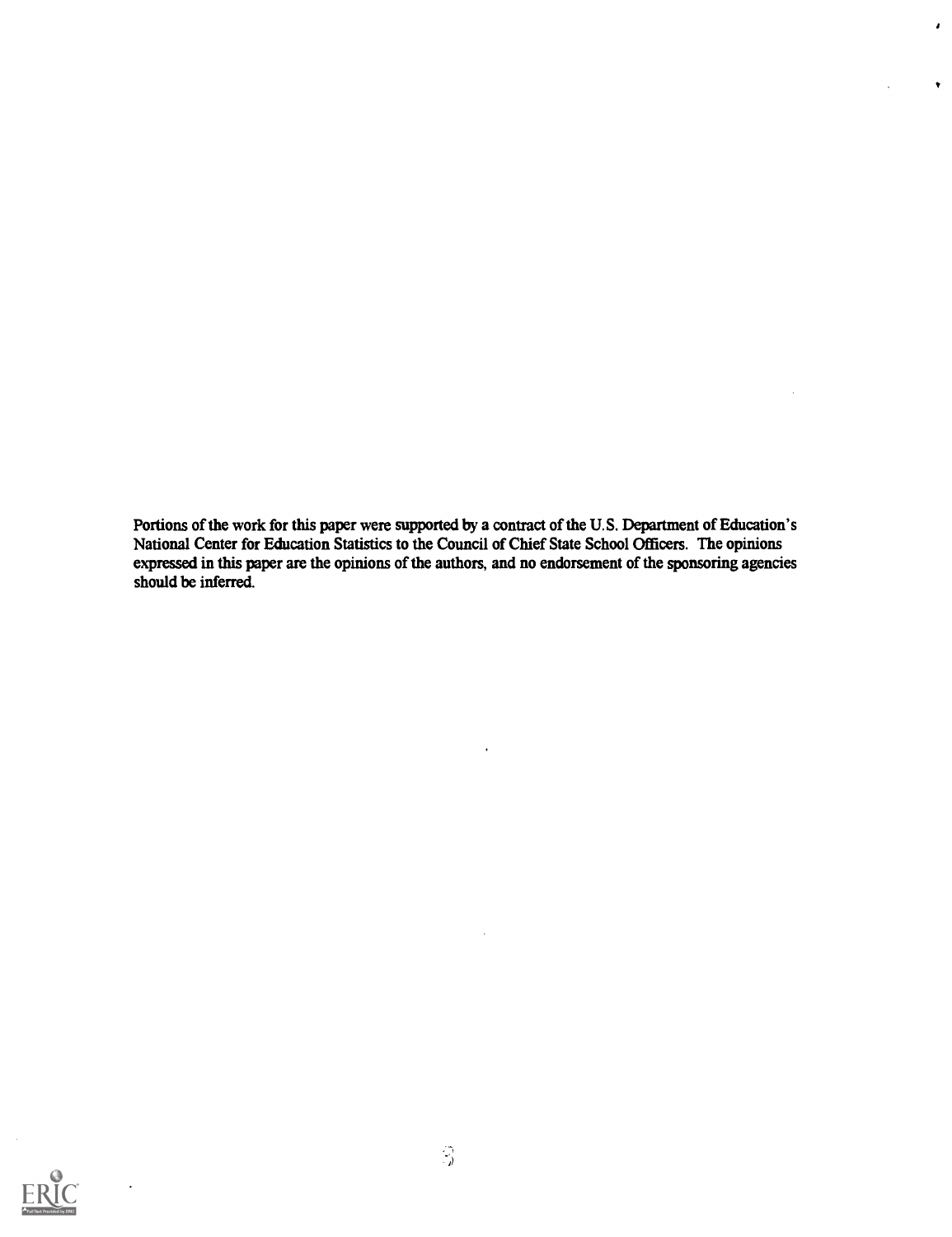### WHAT DO WE KNOW ABOUT EDUCATION IN THE STATES? EDUCATION INDICATORS IN SEA REPORTS

#### Barbara S. Clements Rolf K. Blank

Currently, nearly all of the states produce one or more accountability or indicator reports. These reports contain data reported at one or more levels of the education system (state, district, or school), as well as data obtained from other sources, such as state departments of health and human resources and the U.S. Census Bureau. Many of these reports are patterned after the National Education Goals Panel's annual Goals Report. Data reported include student enrollments, graduation rates, dropout rates, assessment scores, and other demographic and performance data.

The purposes of these reports vary; some are a part of mandated reporting requirements by state legislatures and state boards of education, while others are to inform the public. Some reports contain data used to identify districts or schools needing assistance to improve student learning. In other instances, schools and districts received rewards for performance indicated in these reports.

Chief state school officers and others working on the indicator reports have recognized the importance of choosing indicators "about the status or health of the educational system that can be readily, reliably, and repeatedly obtained."<sup>1</sup> In the February 1997 <u>Report to the State</u> Board, Marc Hull, Education Commissioner in Vermont wrote, "Education isn't a contest and data shouldn't be used to set up competitions with winners and losers, rather it should be used to start conversations within communities." (P. 1)

In an effort to inform deliberations about what are useful and appropriate data to report about schools, districts, and states, comparisons were made of these state accountability/indicator reports. This paper summarizes the results of those comparisons.

#### **Methods**

State education agencies were asked to describe accountability and indicator reports produced for the 1994-95 and the 95-96 school years. In addition, they were asked to send copies of their accountability or indicator reports to the Council of Chief State School Officers (CCSSO). Information about these reports was summarized in 1995 and 1996 in documents titled State Education Accountability Reports and Indicator Reports: Status of Reports Across the Siates produced by the CCSSO State Education Assessment Center. These summary reports contain information about the level of statistics reported, whether or not the reports are mandated, target audiences and other information.



1

<sup>&#</sup>x27; Committee for School Indicators, Massachusetts Association of School Superintendents. (1991) The Case for Local School Indicators. Author. P. i.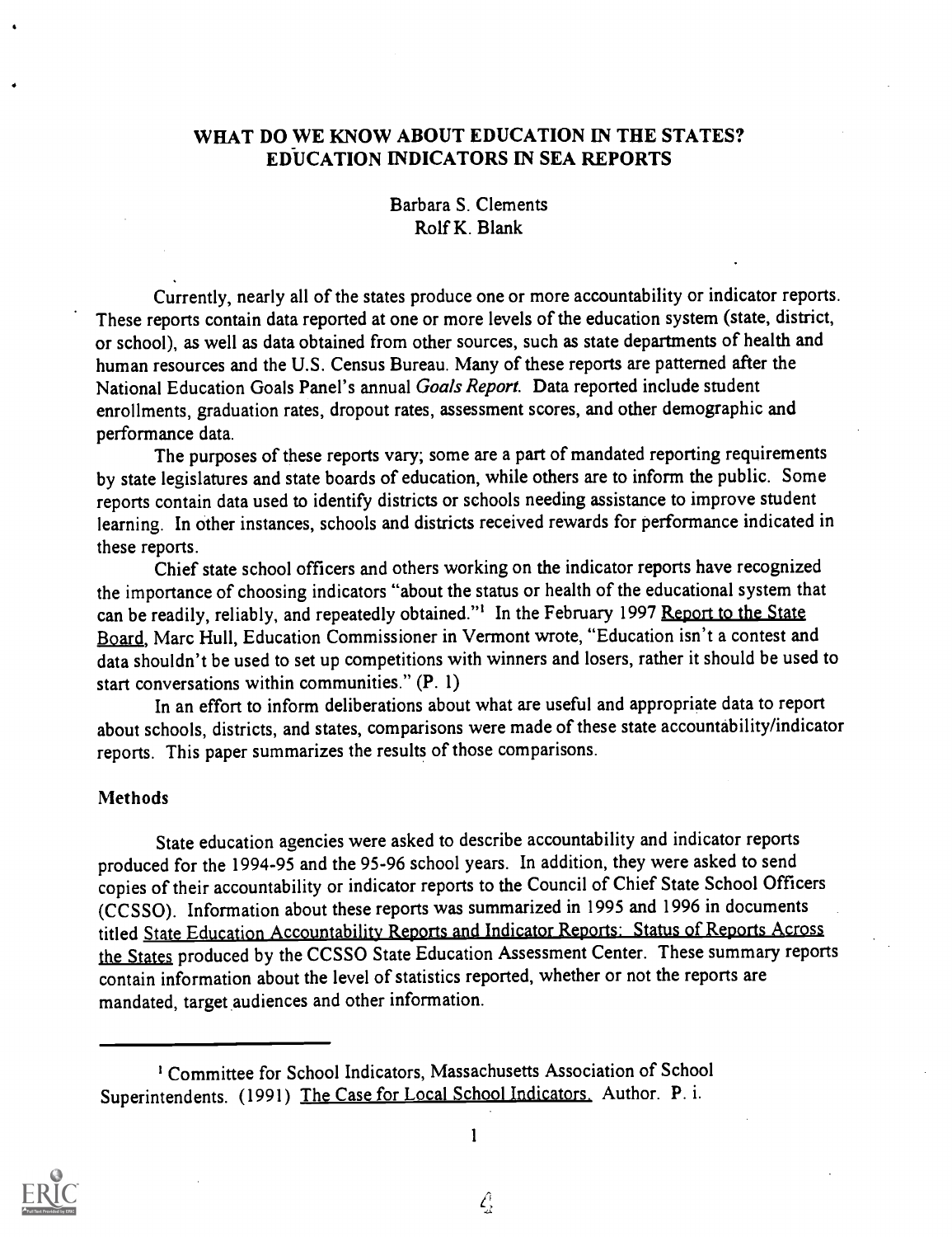Review of the accountability/indicator reports was done by staff of the National Elementary/Secondary Education Data and Information System (NESDIS) Project at CCSSO. NESDIS staff were working with the Core Data Task Force of the National Forum on Education Statistics to identify a set of essential data elements that should be included in all education information systems and that could be used to create indicators of education system functioning. As a part of this project, staff reviewed over one hundred reports received from state and local education agencies in 45 states, the District of Columbia and the Department of Defense Dependents Schools published since 1991. For each report, we noted the following things: 1) mandated or not, 2) cycle (e.g., annual), 3) level of statistics reported, 4) alignment with National Education Goals, 5) whether or not comparisons are made (e.g., with other states, the U.S. average), and 6) if data are reported from sources other than schools (e.g., health statistics, SAT scores). When reports for more than one year were available, we looked at changes in reporting over the years. For some of the more common indicators, we attempted to review definitions used in computing the indicators to see if they were comparable from state to state.

To help organize the review of state-reported indicators, we used a listing of 74 generically stated indicators which appeared in numerous national and state indicators reports. This list was compiled from a review of 25 national and international indicator reports. We defined indicators as the aggregate counts or computed rates that provide information about groups of students, teachers, schools, and districts. Indicators are used to answer questions about the status, functioning, and performance of the unit reported. For each state, we noted if they had the indicator stated exactly as the generic indicator, or if it was an approximate match. Since the goal was to identify commonly occurring indicators, having an exact match was not considered essential. The state summary table included in this document does not provide information for each state about whether or not the indicator is an exact match, that is, is defined the same.

#### **Results**

Status of State Education Accountability and Indicator Reports

In 1995, 45 states and the District of Columbia indicated they produced at least one annual accountability or indicator report and 24 states indicated that they produced two or more reports. In 1996, the number of states producing accountability or indicator reports increased to 49 (including the District of Columbia), of which 30 produced two or more reports. In 1996, only Minnesota and Wyoming indicated they do not produce reports; however, data usually included in these types of reports was found on their World Wide Web sites. Nebraska indicated that the local school districts were required to produce reports, not the state; but a written statistical report was actually published by Nebraska for the 1995-96 school year, perhaps after our survey was completed. Between 1995 and 1996, three states began producing accountability/indicator reports (Arkansas, Montana, and South Dakota); nine states increased the number of reports produced (Georgia, Kansas, Montana, Nevada, New Hampshire, Ohio, Utah, Vermont, and West Virginia); while one state, Oklahoma, appeared to have reduced the number of reports produced from six to three.

In 1995, 41 states indicated that they reported district-level indicators, and 36 states



2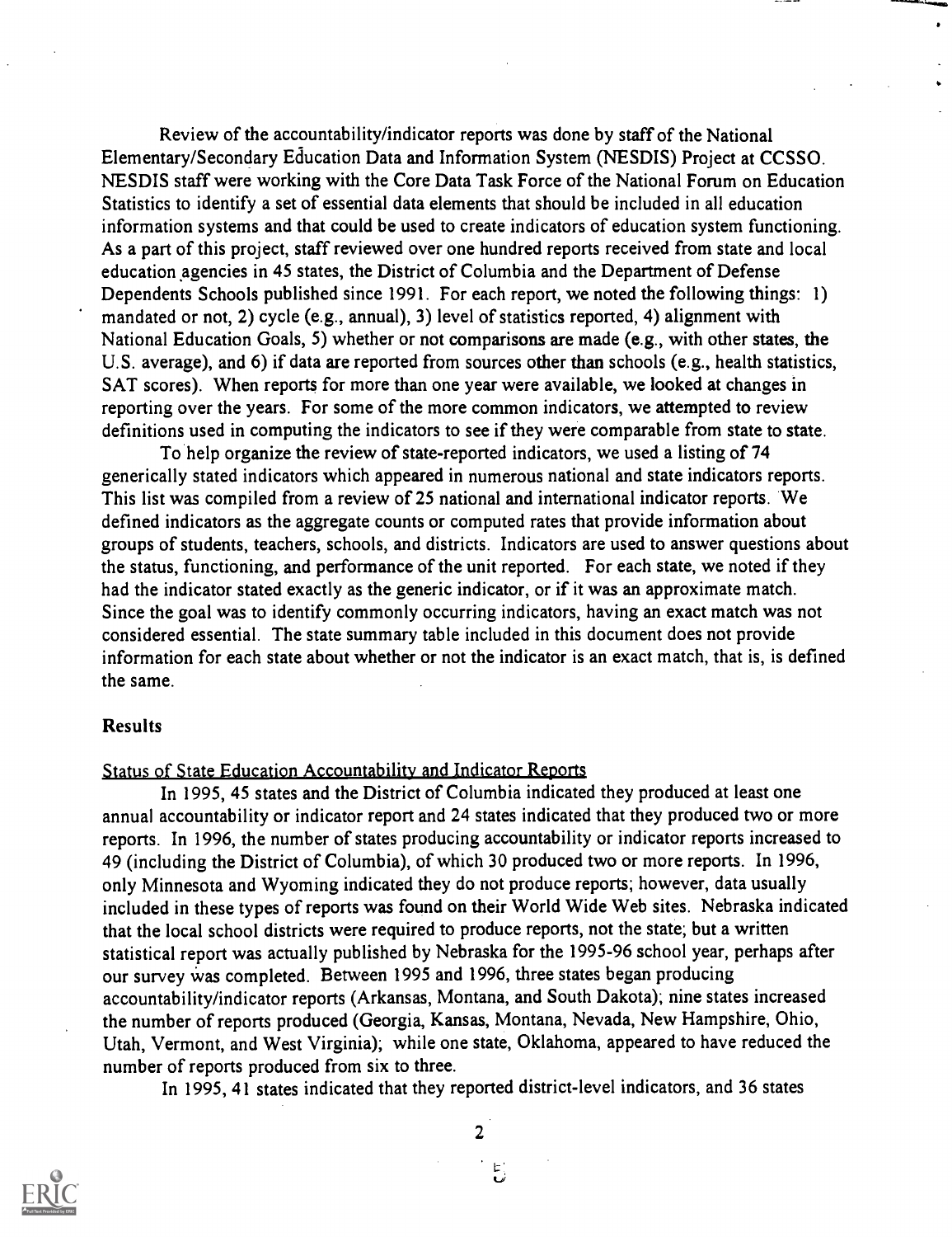reported school-level indicators; whereas, in 1996, 45 states reported data at the district level, and 37 states reported data are the school level. In 1995, 36 states indicated that at least one of their reports were mandated, while in 1996, 38 states produced mandated reports

States varied in how many printed reports were produced. Some states produced large number of reports for distribution to districts, principals, teachers, legislators, and the public; other states produced only enough to distribute to schools and districts. Several states indicated that they are now providing the data through the Internet (Indiana, Maine, Michigan, and Pennsylvania). A review of state home pages on the Internet indicated that 30 of the 49 states with web sites have at least some data listed on their home pages that might typically be included in an accountability/indicator report. (The South Dakota Department of Education and Cultural Affairs' web site could not be located.) Three additional states had sections under development to list school, district, or state data.

Thus it appears that the demand or perceived need for published data about schools and school districts seems to be growing, and states are finding it useful to put these data on the Internet as well as in published documents.

#### Contents of State Indicators Reports

The review of state indicator reports was focused around the 74 indicators occurring most frequently in national and international indicator reports. The following table, titled Education Indicators, contains the listing of the generic indicators obtained from the review of national and international reports. For each generic name of an indicator, an attempt has been made to determine if state education agencies have reported data on the indicator in one or more of their indicator reports between 1991-1995.

In this table it can be seen that 37 of the 47 states reported data on average subject area proficiencies by one or more grade levels (such as NAEP or state assessment scores). Thirtythree states reported data about graduation rates, and 37 states reported drop-out rates. Also frequently reported are financial data about per pupil expenditures and expenditures by function. On the other hand, no states reported data about the percent of children receiving routine health care or about the number of vandalism occurrences in schools.

States obtain data from many sources, but primarily from schools and school districts. Some states report data obtained from the state's office of vital statistics, the Census Bureau and other agencies or organizations. One cannot tell from this table where the data came from, merely that the state included data on the indicator in a published report and at some level (state, school district or school).

The number of exact matches added to the number of approximate matches does not always equal the total number of states reporting. This is because some states provided more than one indicator report. Therefore, a state may have an exact match of an indicator on one report and an approximate match on the same indicator in another report.

The second table, titled Background and Process Indicators, contains a list of the 17 most frequently occurring background and process indicators in state education agency reports. For each state whose recent indicator reports were reviewed, the word "yes" indicates that the indicator or a similar indicator occurred in one or more of that state's indicator reports that we



 $\mathcal{E}$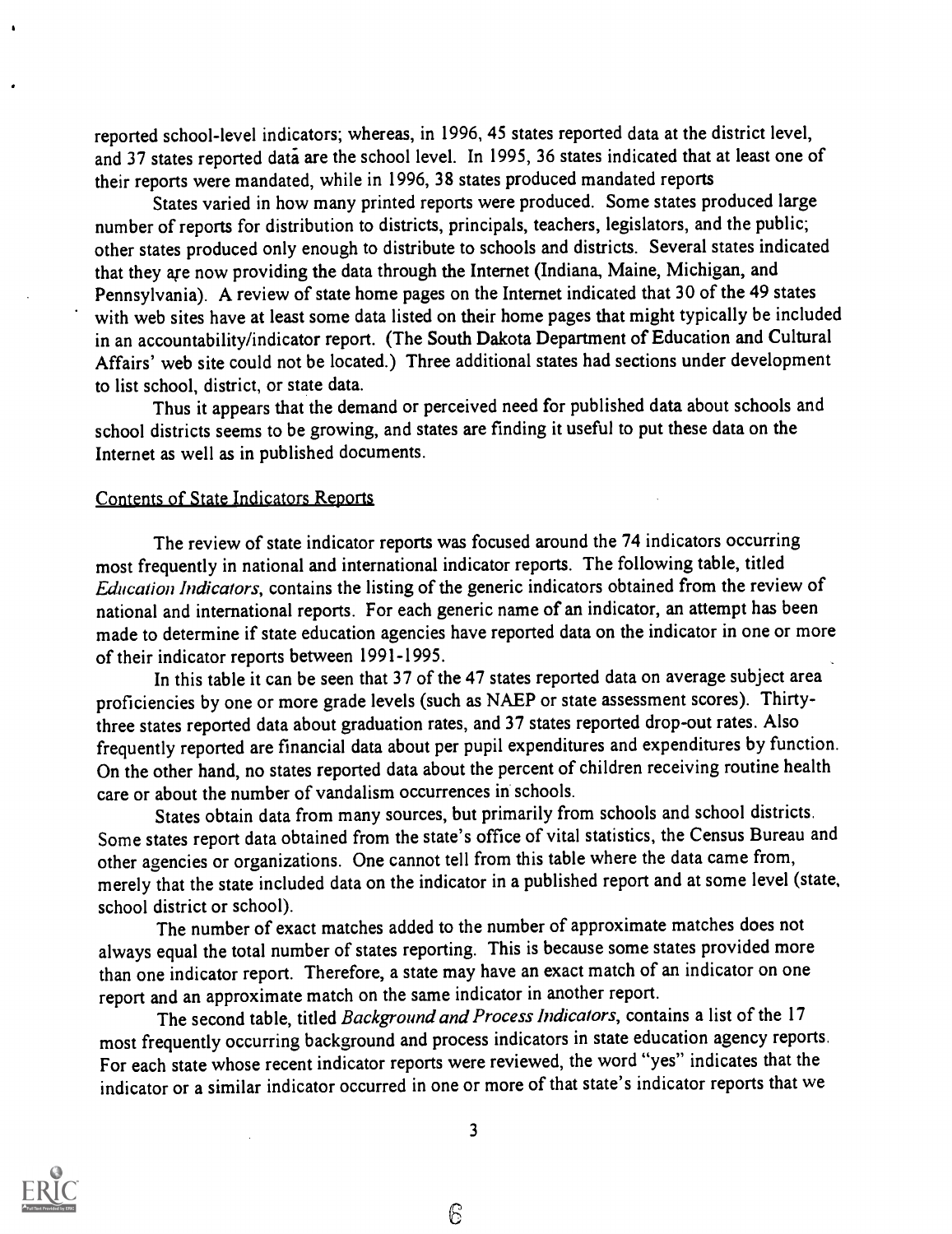reviewed. Similarly, the third table, titled *Outcome Indicators*, contains a list of the 12 most frequently occurring outcome indicators in state education agency indicator reports. Once again, an indication is provided if the indicator or a variation of it appears in one or more of the state's indicator reports.

A comparison was also done of the formulas/definitions used to compute graduation rates included in the state reports or described by states in documentation sent to CCSSO. It is inappropriate to compare data across states if the formulas or definitions used to collect data are different. In addition, it is useful to review how states are computing data if a state or district is considering the most appropriate way to report data. The following table, titled Comparisons of Graduation Rate Formulas, shows the three main ways states compute graduation rates, if they compute them. Of the 35 states for whom we had information, 14 states compute a cohort graduation rate, six states compute a leaver graduation rate, and seven states compute a twelfth grade event rate. Fourteen states indicated they do not compute graduation rates. Reviewing this information is useful in considering whether to promote a single method of computing graduation rates so that comparisons can be made. This information can serve as a warning to any group seeking to develop cross-state graduation rate comparisons using existing data, because comparisons of the rates would be spurious and unfair.

#### **Conclusions**

The information included in this paper was originally produced for two reasons. The status of state accountability and indicator reports information was collected and published so that states, districts, or others interested in indicators could learn more about what states are doing and find out how to get copies of the documents. The lists of indicators and whether or not states report them were produced to summarize what indicator data are currently collected and reported by states, and to inform decision-making about a useful set of indicators to report on public education. Together, these two sets of information provide a description of what data are being collected by state education agencies for the purpose of informing the public or addressing reporting mandates.

We cannot vouch for the quality or comparability of the data collected from schools, districts, and other sources within or across state lines. However, quality and comparability are essential if schools and districts (or states) are to be compared so that rewards or punishments can be administered or if consistency and improvements over time are to be measured. In addition, it is important to ensure that legislators and the public are not deceived because the data are not comparable. We have learned through our work that indicators that appear to be the same on the surface, that is they are named the same, can actually be very distinct, and answer very different questions. Thus, it is a good idea for a state or district wanting to establish indicators to review what are current practices in schools and districts, and even other states, before determining what indicators to collect and report, how to define the indicators, and when to collect the data.

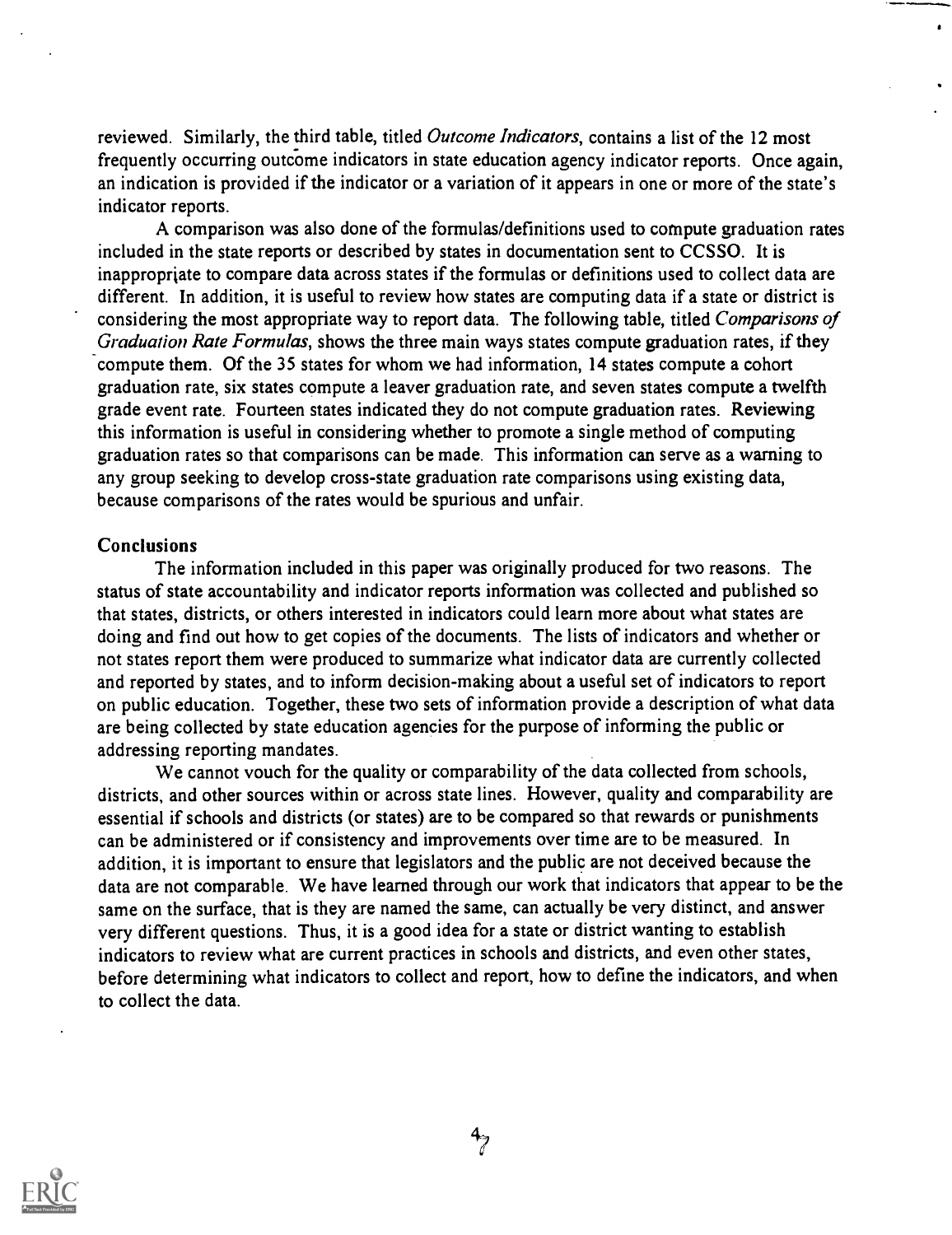$\bullet$ 

 $\bullet$ 

**By ERIC** 

 $\frac{1}{4}$ 

 $\ddot{\phantom{a}}$ 

 $\ddot{\cdot}$ 

Å

| 74db# | Domain          | <b>Generic Name</b>                                                                                            | #Exact<br><b>Matches</b> | # Approximate<br><b>Matches</b> | Total#<br><b>States</b><br>Reporting |
|-------|-----------------|----------------------------------------------------------------------------------------------------------------|--------------------------|---------------------------------|--------------------------------------|
| 0020  |                 | Background % of children with limited English proficiency                                                      | 11                       | 6                               | 13                                   |
| 0030  |                 | Background % of children with a home language other than<br><b>English</b>                                     | 4                        | $\overline{2}$                  | 6                                    |
| 0080  |                 | Background % of children by family type                                                                        | 0                        | 5                               | 5                                    |
| 0081  |                 | Background % of babies with low birth weight                                                                   | 5                        | 4                               | 7                                    |
| 0085  |                 | Background % of children receiving recommended immunizations                                                   | 1                        | 5                               | 6                                    |
| 0086  |                 | Background % of children receiving routine health care                                                         | 0                        | O                               | $\mathbf 0$                          |
| 0090  |                 | Background Highest level of education completed by<br>parents/guardians                                        | 1                        | 5                               | 6                                    |
| 0100  |                 | Background % of families with children receiving public<br>assistance                                          | 0                        | 23                              | 23                                   |
| 0110  |                 | Background Poverty status of the community                                                                     | 1                        | 12                              | 12                                   |
| 0120  |                 | Background  % of children living in severely distressed<br>neighborhoods                                       | O                        | 1                               | 1                                    |
| 0130  |                 | Background Average family income (scaled)                                                                      | 5                        | 13                              | 15                                   |
| 0140  |                 | Background W of mothers receiving prenatal care                                                                | 1                        | 5                               | 6                                    |
| 0145  |                 | Background % of students enrolled having preschool experiences                                                 | $\mathbf 0$              | 6                               | 6                                    |
| 0405  |                 | Background % of students enrolled by subject area by course title<br>by grade level                            | 8                        | 15                              | 18                                   |
| 0406  |                 | Background Mobility rate for students                                                                          | 6                        | 11                              | 14                                   |
| 0548  |                 | Background % of students by race/ethnicity by gender                                                           | 8                        | 27                              | 31                                   |
| 0625  |                 | Background % of students receiving special services (English as a Second Language, Special Education, Title I) | 9                        | 25                              | 29                                   |
| 0626  |                 | Background W of students employed by number of hours/week by<br>age                                            | $\mathbf 0$              |                                 |                                      |
| 0170  | <b>Outcomes</b> | % of students taking AP courses by subject area by<br>grade level                                              | 7                        |                                 | 10                                   |
| 0190  | <b>Outcomes</b> | % of students scoring 3+ on AP tests                                                                           | 9                        | 7                               | 14                                   |
| 0200  | <b>Outcomes</b> | Average subject area proficiencies by grade level (e.<br>g., NAEP)                                             | 27                       | 29                              | 38                                   |
| 0205  | <b>Outcomes</b> | % of students meeting state and local achievement<br>standards by school, income, grade level, R/E, etc        | 27                       | 11                              | 29                                   |
| 0206  | <b>Outcomes</b> | Average scores on college entrance exams                                                                       | 35                       | 9                               | 37                                   |
| 0229  | <b>Outcomes</b> | % students taking specified core curr. (e.g., 4 Math, 3)<br>Sci, 4 English                                     | $\overline{2}$           | 8                               | 9                                    |
| 0230  | <b>Outcomes</b> | % of students graduating from high school                                                                      | 32                       | 11                              | 34                                   |
| 0240  | <b>Outcomes</b> | % of students graduating with a certificate of<br>completion                                                   | 10                       | 5                               | 14                                   |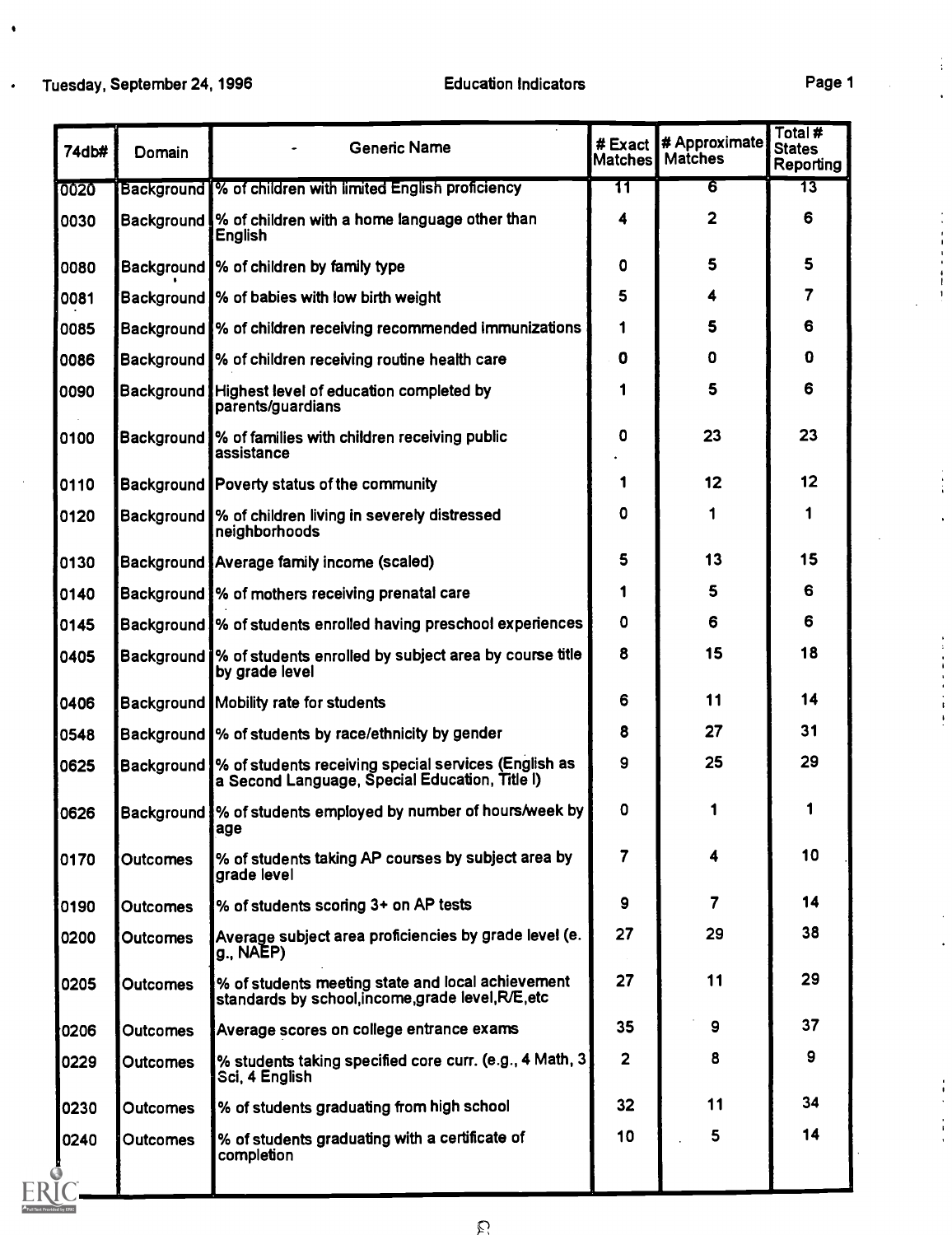|       | Tuesday, September 24, 1996 | <b>Education Indicators</b>                                                                             |                           |                                 | Page 2                                      |  |
|-------|-----------------------------|---------------------------------------------------------------------------------------------------------|---------------------------|---------------------------------|---------------------------------------------|--|
| 74db# | Domain                      | <b>Generic Name</b>                                                                                     | # Exact<br><b>Matches</b> | # Approximate<br><b>Matches</b> | Total#<br><b>States</b><br><b>Reporting</b> |  |
| 0250  | <b>Outcomes</b>             | % of students completing high school equivalency<br>requirements                                        | ९                         | ९                               | 17                                          |  |
| 0255  | Outcomes                    | % of students who dropped out                                                                           | 39                        | 9                               | 39                                          |  |
| 0280  | <b>Outcomes</b>             | % HS grads enrolled in postsec ed by institution type<br>(2-/ 4-yr/ VocEd) immediately after graduation | 8                         | 11                              | 14                                          |  |
| 0300  | <b>Outcomes</b>             | Employment rate for recent high school graduates<br>who did not go on to college                        | 1                         | 8                               | 9                                           |  |
| 0305  | Outcomes                    | % of students taking college entrance exams                                                             | 28                        | 5                               | 30                                          |  |
| 0307  | <b>Outcomes</b>             | Absenteeism rate for students                                                                           | 1                         | 6                               | 7                                           |  |
| 0545  | <b>Outcomes</b>             | Student attendance rate by type of program                                                              | 28                        | 9                               | 30                                          |  |
| 0546  | <b>Outcomes</b>             | % of students enrolled by type of program                                                               | 16                        | 20                              | 27                                          |  |
| 0547  | Outcomes                    | Average number of hours spent in extracurricular<br>activities                                          | 0                         | 4                               | 4                                           |  |
| 0306  | <b>Process</b>              | # of students obtaining in-school coop worksite<br>placements                                           | 0                         | 0                               | O                                           |  |
| 0400  | Process                     | % of students suspended or expelled as a<br>disciplinary action                                         | 2                         | 5                               | 7                                           |  |
| 0410  | <b>Process</b>              | % of students receiving selected instructional<br>practices by subject                                  | 0                         | 6                               | 6                                           |  |
| 0430  | Process                     | # of articulation agreements that meet TechPrep<br><b>standards</b>                                     | 0                         | 0                               | 0                                           |  |
| 0450  | <b>Process</b>              | Average class size by subject area                                                                      | 11                        | $\overline{\mathbf{c}}$         | 12                                          |  |
| 0460  | <b>Process</b>              | # of courses taught by multiple teachers/staff                                                          | 0                         | $\mathbf 0$                     | 0                                           |  |
| 0465  | <b>Process</b>              | # of courses taught jointly by academic and<br>occupational education teachers                          | 0                         | 1                               | 1                                           |  |
| 0480  | <b>Process</b>              | Adult/child ratio of preschool, kindergarten, and<br>elementary programs                                |                           | 0                               | 1                                           |  |
| 0490  | <b>Process</b>              | Teacher/student ratio by program type or by subject<br>area or by grade level                           | 27                        | 8                               | 27                                          |  |
| 0500  | <b>Process</b>              | Average # of hours/week spent in different subject<br>areas                                             | 0                         | 7                               | $\overline{7}$                              |  |
| 0520  | <b>Process</b>              | Ratio of time spent in core subjects to time in school                                                  | 1                         | 2                               | 2                                           |  |
| 0530  | Process                     | # of school days per school year                                                                        | 6                         | 1                               | $\overline{\mathbf{7}}$                     |  |
| 0540  | <b>Process</b>              | Extent of parental involvement in preschool programs<br>and schools                                     | 0                         | 7                               | $\overline{7}$                              |  |
| 0560  | <b>Process</b>              | Graduation requirements (courses and tests by<br>subject area, etc.)                                    | 7                         | 3                               | 8                                           |  |
| 0590  | <b>Process</b>              | Student suspension/expulsion/attendance policies                                                        | 0                         | 0                               | 0                                           |  |
| 0600  | <b>Process</b>              | # of criminal offenses reported by type                                                                 | 0                         | 7                               | 7                                           |  |
| In610 | <b>Process</b>              | # of vandalism occurrences                                                                              | ٥                         | 0                               | 0                                           |  |

÷  $\bullet$ 

रों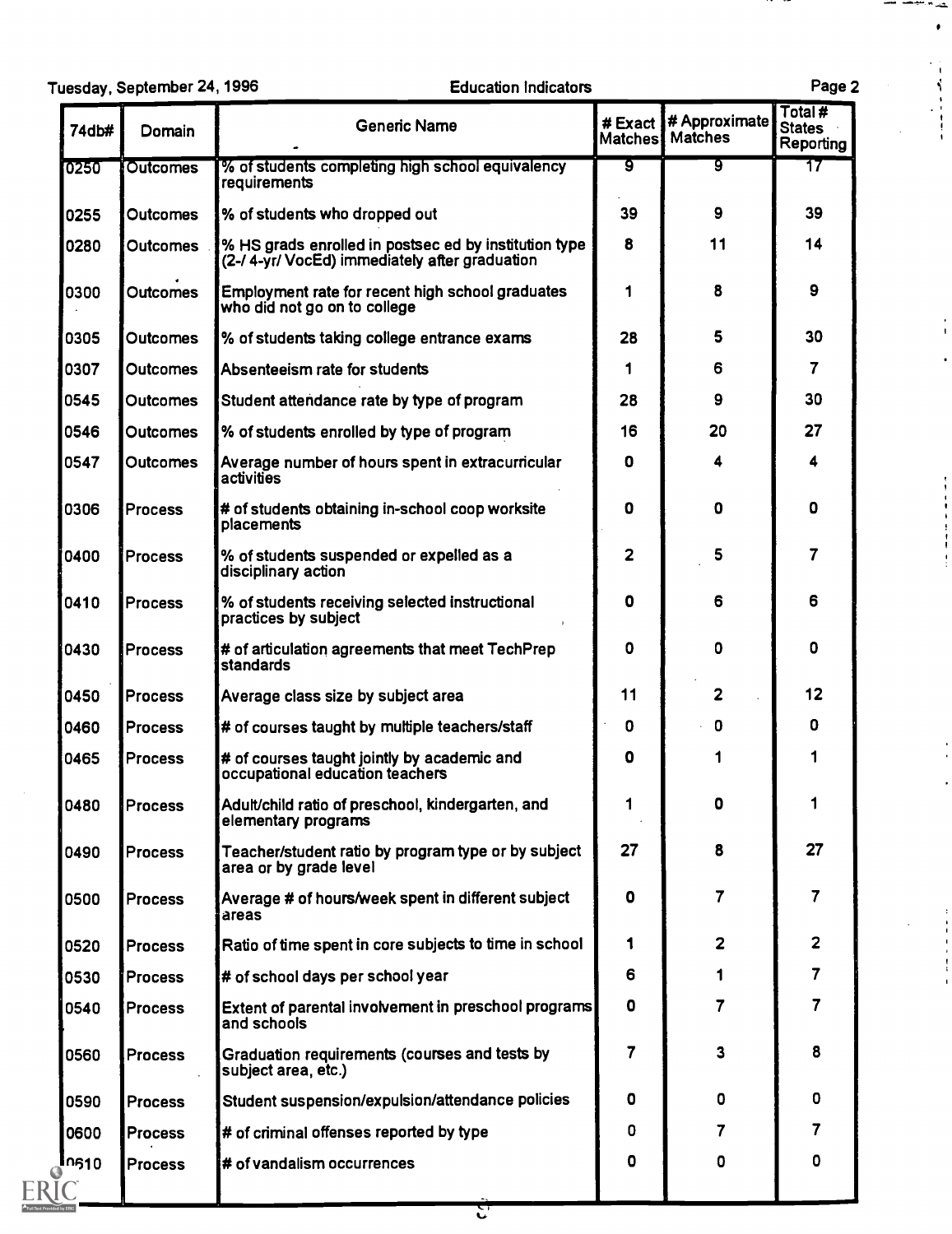Tuesday, September 24, 1996 Education Indicators Page 3 74db# Domain Ceneric Name # Exact Matches Re # Approximate Total # **States Reporting** 0620 Process Student-counselor ratio 3 <sup>1</sup> 4 0630 Process  $\sqrt{8}$  of students using substances at school by grade  $\sqrt{8}$ level 0 8 8 8 0640 Process Characteristics of teaching assignments by school type 0 27 27 27 0660 Process Extent of teacher participation in professional development activities by content and type 0 9 9 0670 Process Extent of preservice training by instructional level  $\begin{array}{cccc} 0 & 0 & 0 \\ 0 & 0 & 0 \end{array}$  0 0645 Resources % of teachers assigned to teach within field of certification by subject area 4 2 6 1 0646 Resources 1% of students with a non-certified teacher by subject area 0 3 3 3 0720 Resources Per pupil expenditure 20 129 17 17 35 0725 Resources Expenditure by function 23 23 25 34 0750 Resources Average salary by staff type by level of experience | 7 | 29 | 30 0760 Resources % of staff by race/ethnicity and/or by sex 5 20 22 0770  $\parallel$  Resources  $\parallel$ % of staff who can speak a non-English language by  $\parallel$  0 language 0 0 0 0 0775 Resources Revenue by source 21 21 24 31 0780 Resources Availability of support services for students 1 1 4 4 5 0790 Resources Extent of school and community coordination by **CO** service type 0 | 1 | 1 | 0870 Resources Rate of staff turnover by instructional level 10 | 4 | 11 0880 **Resources** # of teaching positions filled with non-certified personnel 2 | 1 | 2 | 0890 Resources Teacher education by subj area by grade level | 17 | 19 | 27 0896 Resources Extent of usage of computers during instruction 0 6 6 6 0897 Resources % of students with access to computers in school by  $\begin{bmatrix} 1 & 5 \end{bmatrix}$  5  $\begin{bmatrix} 5 & 5 \end{bmatrix}$ 0898 Resources # of students per academic computer <br>
and the students per academic computer<br>
and the students and the students per academic computer<br>
and the students of the students per academic computer 0899 Resources S of teachers with access to computers in school  $\begin{bmatrix} 0 & 1 \\ 1 & 1 \end{bmatrix}$  1

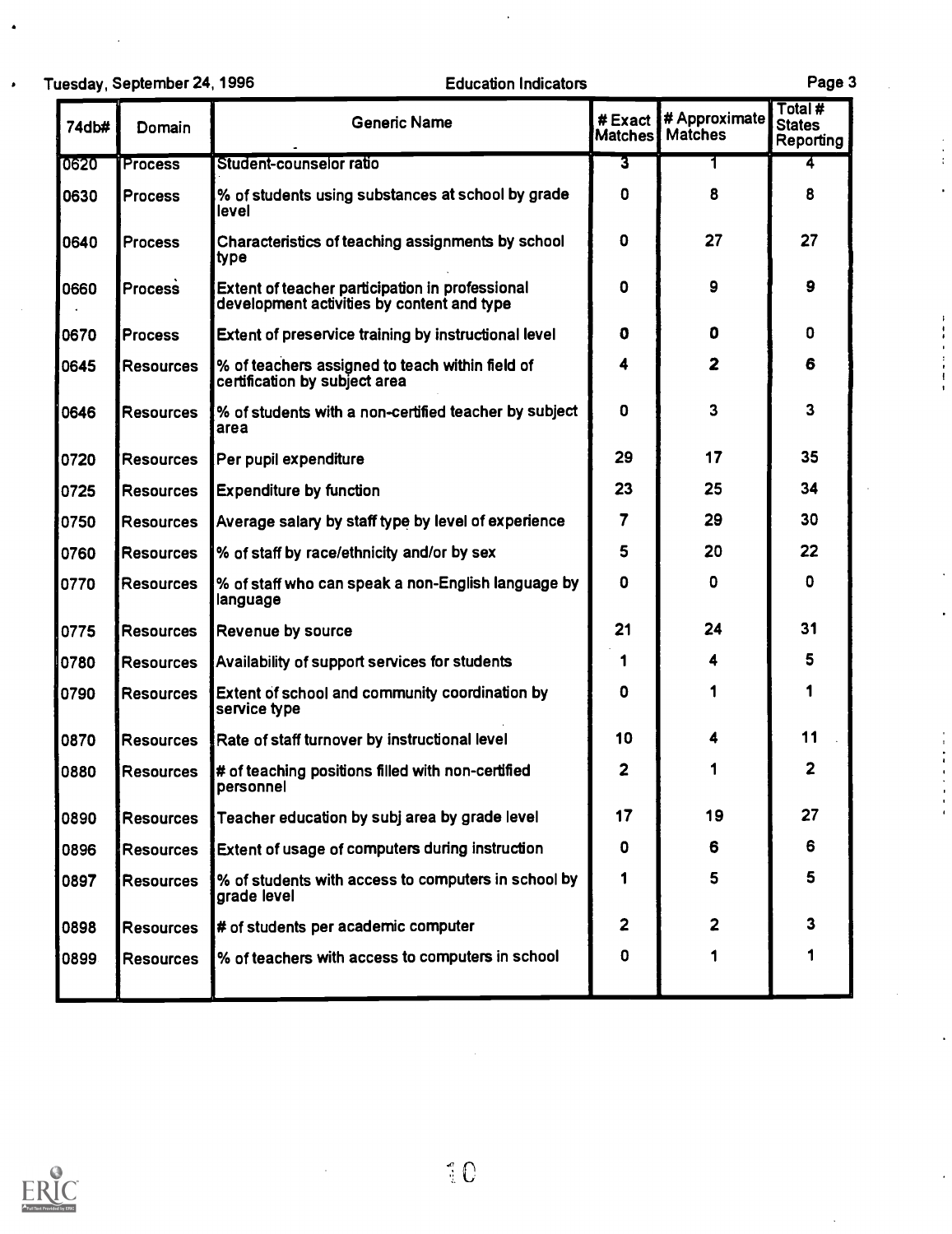| Muday, September 25, 1996                                                                                 |                         |                    |                |                |                |                |     |                |                | Background and Process Indicators |                |                |                |                |                |                | Page           |                |
|-----------------------------------------------------------------------------------------------------------|-------------------------|--------------------|----------------|----------------|----------------|----------------|-----|----------------|----------------|-----------------------------------|----------------|----------------|----------------|----------------|----------------|----------------|----------------|----------------|
| Generic Name                                                                                              | $\overline{\mathbf{z}}$ | ¥                  | R              | ļξ             | న              | ပြ             | 5   | 尚              | <u>ခြ</u>      | <b>DoDEA</b>                      | 는              | ।<br>।<br>।    | 군              |                |                | ΙZ             | Ā              | ଓ<br> ଧ        |
| % of children with limited English proficiency                                                            |                         |                    | yes            |                | yes            | yes            | yes |                |                |                                   |                |                | yes            |                | yes            |                |                |                |
| % of families with children receiving public<br>assistance                                                | $\blacksquare$          |                    | yes            | yes            | yes            | yes            | yes | ٠              | yes            | $\blacksquare$                    | yes            | $\blacksquare$ | yes            | yes            | $\mathbf{I}$   | yes            | $\mathbf{I}$   | yes            |
| Poverty status of the community                                                                           | ٠                       |                    | yes            | $\blacksquare$ | $\blacksquare$ | yes            | yes | $\blacksquare$ | ٠              | $\blacksquare$                    | $\blacksquare$ | ٠              |                | $\blacksquare$ |                | yes            | yes            | $\blacksquare$ |
| Average family income (scaled)                                                                            |                         | yes                |                | yes            | $\blacksquare$ | $\blacksquare$ | yes | ٠              |                | $\blacksquare$                    | $\blacksquare$ | ٠              |                | $\blacksquare$ | yes            | yes            | $\blacksquare$ | $\mathbf{I}$   |
| Mobility rate for students                                                                                | $\blacksquare$          | yes                | yes            | $\blacksquare$ | yes            | $\blacksquare$ | yes | $\sim 1$       | $\mathbf{I}$   | ٠                                 | yes            | ٠              | yes            | $\mathbf{I}$   | yes            |                | $\blacksquare$ | $\blacksquare$ |
| Average class size by subject area                                                                        | yes                     |                    | $\blacksquare$ |                | $\blacksquare$ | $\mathbf{I}$   | yes | ٠              | ٠              | $\blacksquare$                    | yes            | ٠              |                | $\mathbf{I}$   | yes            | $\bullet$      | $\mathbf{I}$   |                |
| Teacher/student ratio by program type, subject<br>area, or grade level                                    | $\mathbf{I}$            | ပ္ယ<br>⋝           | ÷              | yes            | $\mathbf{I}$   | yes            | yes | $\blacksquare$ | $\mathbf{I}$   | ٠                                 | $\blacksquare$ | $\blacksquare$ | yes            | yes            | yes            | yes            | yes            | $\mathbf{I}$   |
| % of students enrolled by type of program                                                                 | yes                     | $\pmb{\mathsf{I}}$ | yes            | $\blacksquare$ | $\blacksquare$ | yes            | yes | $\blacksquare$ | yes            | $\mathbf{r}$                      | yes            | $\mathbf{I}$   | $\blacksquare$ | $\blacksquare$ | $\blacksquare$ | yes            | $\blacksquare$ |                |
| % of students by race/ethnicity by gender                                                                 | $\blacksquare$          | ပ္စ<br>≍           | yes            | yes            | $\blacksquare$ | yes            | yes | $\blacksquare$ | yes            | $\mathbf{I}$                      | yes            | $\cdot$        | $\blacksquare$ | $\blacksquare$ | yes            | yes            | yes            | yes            |
| % of students receiving special services<br>(English as a Second Language, Special<br>Education, Title I) | yes                     | yes                | yes            | $\mathbf{I}$   | yes            | yes            | yes | $\blacksquare$ | $\blacksquare$ |                                   | yes            | ٠              | yes            | ٠              | ٠              | yes            | $\blacksquare$ | yes            |
| Per pupil expenditure                                                                                     |                         | yes                | $\mathbf{I}$   | yes            | $\blacksquare$ | yes            | yes | $\mathbf{I}$   | $\blacksquare$ | ٠                                 | yes            | $\mathbf{I}$   | yes            | yes            | yes            | yes            | yes            | $\blacksquare$ |
| Expenditure by function                                                                                   |                         | ပ္စ<br>⋋           | $\cdot$        | yes            | $\blacksquare$ | yes            | yes | $\blacksquare$ | $\blacksquare$ | -                                 | yes            | ٠              | yes            | yes            | yes            | yes            | yes            | $\blacksquare$ |
| Average salary by staff type by level of<br>experience                                                    | ٠                       | ပ္စ<br>⋝           |                | yes            | $\blacksquare$ | yes            | yes |                | $\blacksquare$ | ٠                                 |                |                | ٠              | yes            | yes            | yes            | yes            | $\mathbf{I}$   |
| % of staff by race/ethnicity and/or by gender                                                             | п                       | $\bullet$          |                | yes            | $\blacksquare$ | yes            | yes | $\blacksquare$ | yes            | $\blacksquare$                    | yes            |                | $\blacksquare$ | yes            | yes            | yes            | yes            | -              |
| Revenue by source                                                                                         | $\mathbf{I}$            | 8<br><u>خـ</u>     | $\cdot$        | yes            | $\blacksquare$ | yes            | yes | $\blacksquare$ | $\blacksquare$ | $\mathbf{I}$                      | yes            |                | $\blacksquare$ | yes            | ٠              | yes            | yes            |                |
| Rate of staff turnover by instructional level                                                             |                         | $\blacksquare$     | ٠              | $\blacksquare$ | $\blacksquare$ | yes            |     | $\mathbf{F}$   | $\mathbf{I}$   | $\mathbf{I}$                      | yes            | ٠              | $\blacksquare$ | yes            |                | $\blacksquare$ |                | ٠              |
| Teacher education by subject area by grade<br>level                                                       |                         | $\blacksquare$     | ٠              | ٠              | $\blacksquare$ | yes            | yes | $\blacksquare$ | yes            |                                   | yes            | $\blacksquare$ | $\blacksquare$ | yes            | yes            | yes            | yes            |                |
|                                                                                                           |                         |                    |                |                |                |                |     |                |                | $\tilde{f}$                       |                |                |                |                |                |                |                |                |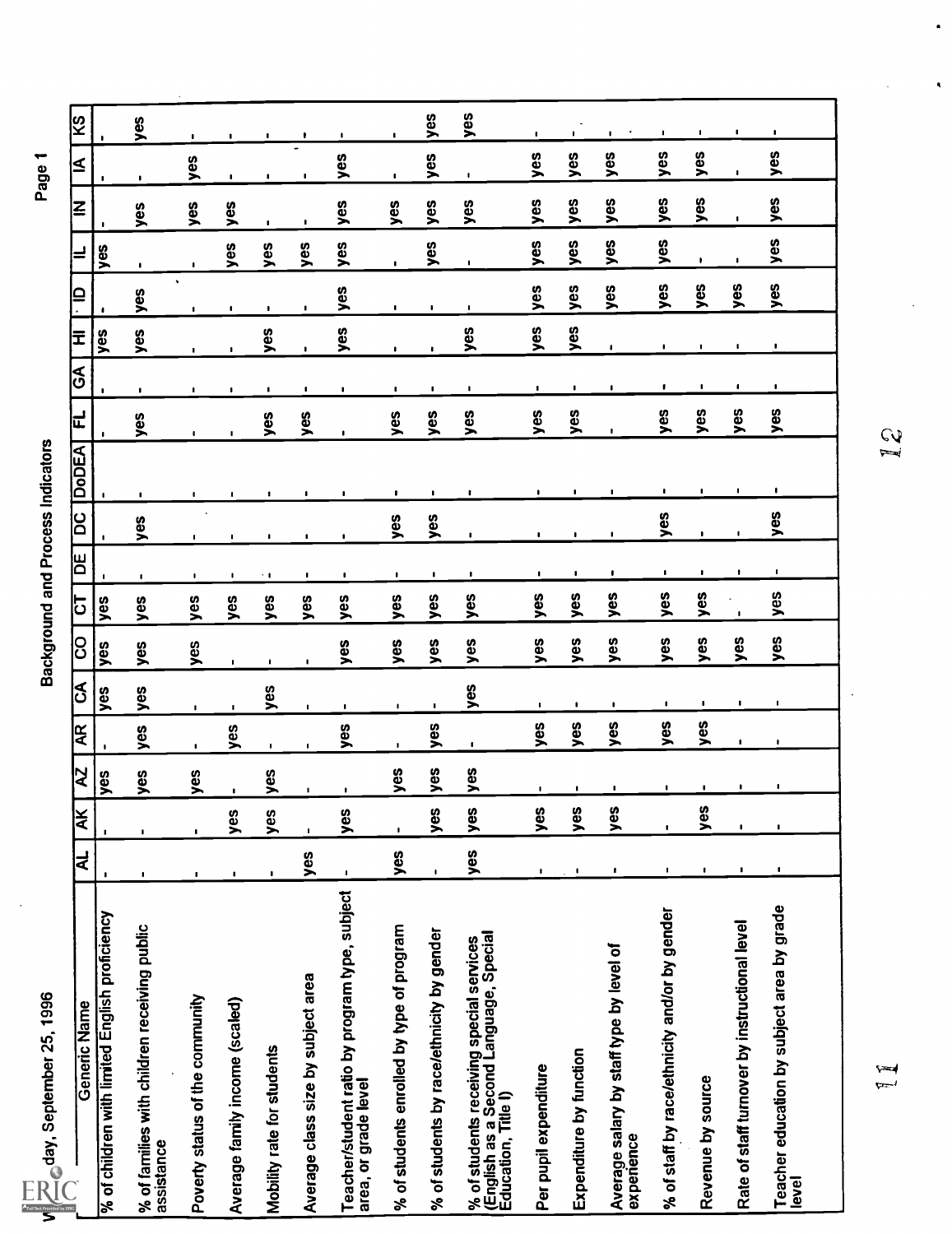|                                                | JΩ                      |                                                |                                                            |                                 |                                |                               |                                    |                                                                        |                                           |                                           |                                                                                                           |                       |                            |                                                        |                                               |                   |                                               |                                                     |
|------------------------------------------------|-------------------------|------------------------------------------------|------------------------------------------------------------|---------------------------------|--------------------------------|-------------------------------|------------------------------------|------------------------------------------------------------------------|-------------------------------------------|-------------------------------------------|-----------------------------------------------------------------------------------------------------------|-----------------------|----------------------------|--------------------------------------------------------|-----------------------------------------------|-------------------|-----------------------------------------------|-----------------------------------------------------|
|                                                |                         |                                                | $\blacksquare$                                             | ٠                               | $\mathbf{I}$                   | $\overline{\phantom{a}}$<br>٠ | ٠                                  | ٠                                                                      | ٠                                         | $\bullet$                                 | ٠                                                                                                         | $\mathbf{I}$          | $\mathbf{I}$               | yes                                                    | yes                                           |                   | yes                                           | yes                                                 |
| Page 2                                         | ž                       |                                                | ٠                                                          | $\blacksquare$                  | $\blacksquare$                 | $\blacksquare$                |                                    |                                                                        | yes                                       | yes                                       | $\blacksquare$                                                                                            | yes                   | yes                        | yes                                                    | ٠                                             | yes               | ٠                                             | yes                                                 |
|                                                | ķλ                      | yes                                            | yes                                                        | yes                             | $\mathbf{I}$                   | yes                           | yes                                | yes                                                                    | yes                                       | yes                                       | yes                                                                                                       | yes                   | yes                        | yes                                                    | yes                                           | yes               | yes                                           | yes                                                 |
|                                                | Į<br>≷                  |                                                | yes                                                        | ۰                               |                                | ٠                             | $\mathbf{I}$                       | ۰                                                                      | yes                                       | yes                                       | yes                                                                                                       | yes                   | yes                        | yes                                                    | $\pmb{\mathsf{I}}$                            | yes               | $\pmb{\ast}$                                  | ٠                                                   |
|                                                | ξ                       |                                                | $\bullet$                                                  |                                 |                                | yes                           | yes                                | yes                                                                    | yes                                       | $\mathbf{I}$                              | ٠                                                                                                         | yes                   | yes                        | yes                                                    | ٠                                             | yes               | ٠                                             | yes                                                 |
|                                                | E                       |                                                | ٠                                                          | ٠                               | $\mathbf{I}$                   | $\mathbf{I}$                  | $\cdot$                            | yes                                                                    | $\blacksquare$                            | yes                                       | $\sqrt{2}$                                                                                                | ٠                     | ł                          | yes                                                    | yes                                           | ٠                 | $\blacksquare$                                | yes                                                 |
|                                                | $\geq$                  |                                                | $\blacksquare$                                             |                                 |                                | yes                           | yes                                | yes                                                                    |                                           |                                           | yes                                                                                                       | yes                   | yes                        |                                                        |                                               | yes               |                                               | yes                                                 |
|                                                | lar                     |                                                |                                                            |                                 |                                |                               |                                    | yes                                                                    |                                           |                                           |                                                                                                           |                       |                            | ٠                                                      | ŧ<br>yes                                      |                   | t.                                            |                                                     |
| Background and Process Indicators              | Ξ                       |                                                |                                                            |                                 |                                | ٠                             | ٠                                  |                                                                        | $\mathbf{I}$                              | ,                                         |                                                                                                           | ٠                     |                            |                                                        |                                               | 1                 | ٠                                             | ٠                                                   |
|                                                | $\overline{\mathsf{S}}$ |                                                | ٠                                                          | ٠                               |                                | ,                             | ٠                                  | л,                                                                     | ٠                                         | ٠                                         |                                                                                                           | ٠                     | ٠                          | $\mathbf{I}$                                           | ٠                                             |                   | $\mathbf{I}$                                  | $\blacksquare$                                      |
|                                                |                         | $\blacksquare$                                 | yes                                                        | $\blacksquare$                  | $\mathbf{I}$                   | yes                           | $\blacksquare$                     | yes                                                                    | yes                                       | yes                                       | yes                                                                                                       | yes                   | yes                        | yes                                                    | yes                                           | yes               | yes                                           | yes                                                 |
|                                                | SM                      |                                                | yes                                                        | $\pmb{\ast}$                    | yes                            | $\bullet$                     | ٠                                  | yes                                                                    | yes                                       | $\blacksquare$                            | yes                                                                                                       | yes                   | yes                        | $\mathbf{I}$                                           | $\mathbf{r}$                                  | yes               | $\blacksquare$                                | yes                                                 |
|                                                | NN                      |                                                | $\blacksquare$                                             |                                 |                                |                               | 0                                  | ٠                                                                      | ٠                                         | $\blacksquare$                            | ٠                                                                                                         | $\blacksquare$        | $\blacksquare$             |                                                        |                                               |                   |                                               | ٠                                                   |
|                                                | İΣ                      |                                                | ٠                                                          | ٠                               | ٠                              |                               | ٠                                  | ٠                                                                      | ٠                                         | $\blacksquare$                            | ٠                                                                                                         | J.                    | ٠                          | ٠                                                      | ٠                                             | $\cdot$           | ٠                                             | $\cdot$                                             |
|                                                | ∣≨                      |                                                | ٠                                                          | ٠                               | yes                            | ٠                             | <b>I</b>                           | ٠                                                                      | yes                                       | yes                                       | yes                                                                                                       | yes                   | $\blacksquare$             | yes                                                    | $\blacksquare$                                | yes               | $\blacksquare$                                | $\blacksquare$                                      |
|                                                | β                       | yes                                            | yes                                                        | $\blacksquare$                  | yes                            | yes                           | $\blacksquare$                     | yes                                                                    | yes                                       | yes                                       | yes                                                                                                       | yes                   | yes                        | yes                                                    | yes                                           | yes               | $\mathbf{I}$                                  | yes                                                 |
|                                                | ⊯                       | yes                                            | $\blacksquare$                                             | yes                             | $\mathbf{I}$                   | ٠                             | $\blacksquare$                     | ٠                                                                      | yes                                       | $\blacksquare$                            | yes                                                                                                       | yes                   | yes                        | yes                                                    | yes                                           | yes               | yes                                           | yes                                                 |
|                                                | $\blacktriangleleft$    | ٠                                              | $\blacksquare$                                             | ٠                               | ပ္မ<br>➤                       | $\blacksquare$                | \$<br>➤                            | $\blacksquare$                                                         | စ္ယ<br>➤                                  | 8<br>➤                                    | ဖို့<br>⋋                                                                                                 | ပ္မ<br>➤              | ပ္စ<br>$\bar{\phantom{a}}$ | စ္မ<br>⋝                                               | 8<br>⋝                                        | yes               | $\blacksquare$                                | δĝ<br>➤                                             |
|                                                | ∣≩                      |                                                | $\mathbf{I}$                                               | yes                             | $\mathbf{I}$                   | $\mathbf{I}$                  | $\blacksquare$                     | yes                                                                    | ٠                                         |                                           | yes                                                                                                       | yes                   | yes                        | yes                                                    | $\blacksquare$                                | yes               | $\mathbf{I}$                                  | ,                                                   |
| sday, September 25, 1996<br>$\frac{1}{1}$<br>R | Generic Name            | % of children with limited English proficiency | % of families with children receiving public<br>assistance | Poverty status of the community | Average family income (scaled) | Mobility rate for students    | Average class size by subject area | Teacher/student ratio by program type, subject<br>area, or grade level | % of students enrolled by type of program | % of students by race/ethnicity by gender | % of students receiving special services<br>(English as a Second Language, Special<br>Education, Title I) | Per pupil expenditure | Expenditure by function    | Average salary by staff type by level of<br>experience | % of staff by race/ethnicity and/or by gender | Revenue by source | Rate of staff turnover by instructional level | Teacher education by subject area by grade<br>level |

ina.<br>T

 $rac{C_1}{2}$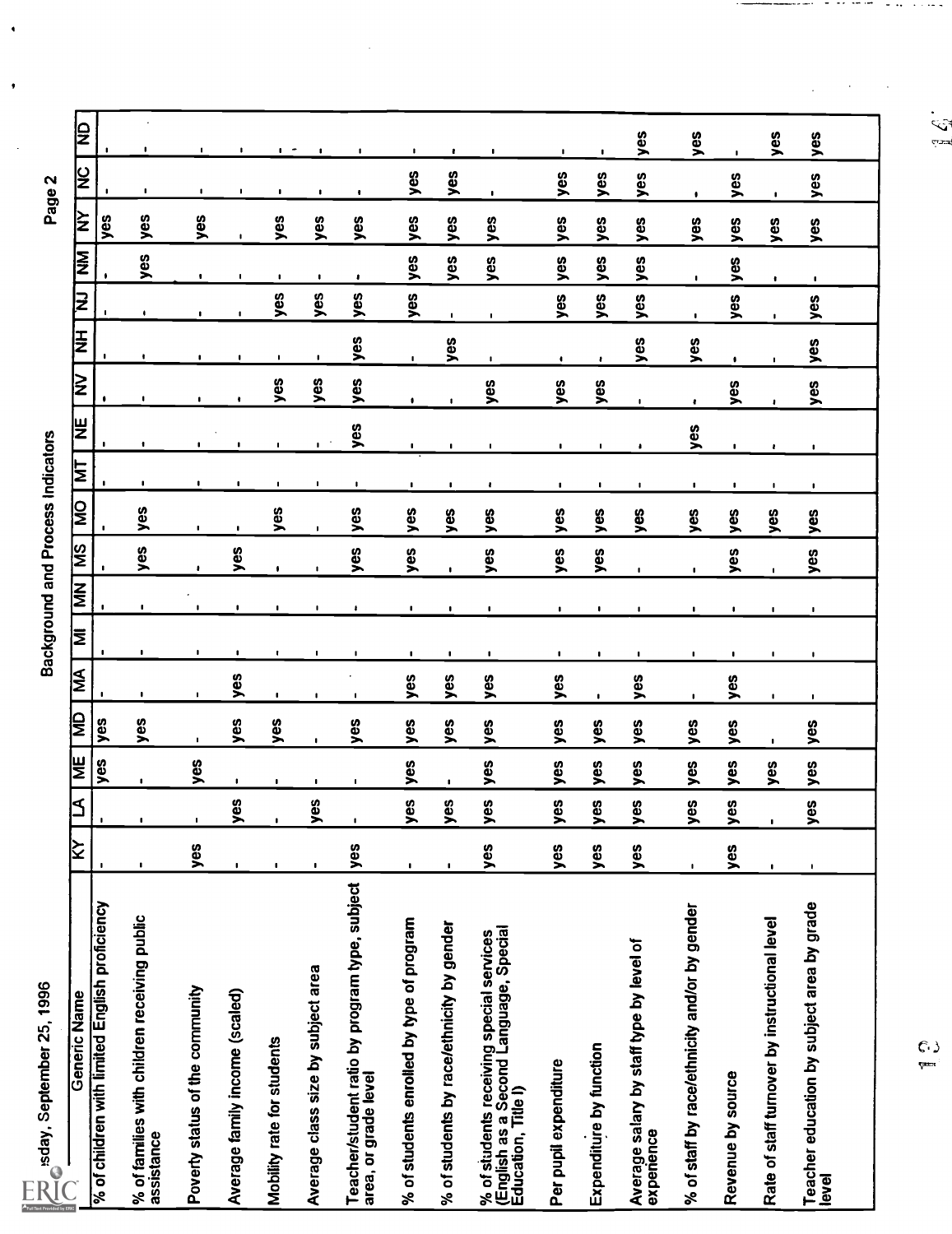| ķλ                                                                |                                                |                                                           |                                 | ٠                              | ٠                          | ٠                                  | yes                                                                    | yes                                       | yes                                       |                                                                                                           | yes                   | yes                     | yes                                                    | $\blacksquare$                                | ٠                 | ٠                                             | ٠                                                   |
|-------------------------------------------------------------------|------------------------------------------------|-----------------------------------------------------------|---------------------------------|--------------------------------|----------------------------|------------------------------------|------------------------------------------------------------------------|-------------------------------------------|-------------------------------------------|-----------------------------------------------------------------------------------------------------------|-----------------------|-------------------------|--------------------------------------------------------|-----------------------------------------------|-------------------|-----------------------------------------------|-----------------------------------------------------|
| Σ                                                                 |                                                |                                                           | ٠.                              |                                | ٠                          |                                    | yes                                                                    | $\mathbf{I}$                              | $\blacksquare$                            | ٠                                                                                                         | yes                   | yes                     | $\blacksquare$                                         | $\blacksquare$                                | yes               | $\blacksquare$                                | $\mathbf{I}$                                        |
| $\geqslant$                                                       |                                                | ٠                                                         | $\blacksquare$                  | ٠                              | yes                        | yes                                | yes                                                                    | yes                                       | yes                                       |                                                                                                           |                       | yes                     | yes                                                    | $\bullet$                                     | $\bullet$         |                                               | šex                                                 |
| ⋚                                                                 |                                                |                                                           |                                 |                                |                            | yes                                |                                                                        |                                           | yes                                       | yes                                                                                                       | yes                   | yes                     |                                                        |                                               | yes               |                                               |                                                     |
| ≶                                                                 | yes                                            | yes                                                       | ٠<br>yes                        | ٠<br>yes                       |                            |                                    |                                                                        | yes                                       | yes                                       | yes                                                                                                       | ٠                     | ٠                       | $\blacksquare$                                         | ٠<br>ı                                        | ٠                 |                                               | ٠                                                   |
|                                                                   |                                                |                                                           |                                 |                                |                            | 1                                  |                                                                        |                                           |                                           |                                                                                                           | yes                   | yes                     |                                                        |                                               | yes               |                                               |                                                     |
| 5                                                                 |                                                | $\blacksquare$                                            | ٠                               |                                | yes                        | ٠                                  | ٠<br>yes                                                               | ٠<br>yes                                  | ٠<br>yes                                  | ٠<br>yes                                                                                                  | šəv                   | yes                     | ٠<br>yes                                               | ٠<br>yes                                      | yes               |                                               | ٠<br>yes                                            |
| ř                                                                 |                                                | ٠<br>yes                                                  | ٠<br>yes                        |                                |                            |                                    | yes                                                                    | yes                                       | yes                                       | yes                                                                                                       | yes                   | yes                     | yes                                                    | yes                                           | yes               | yes                                           | yes                                                 |
| $\Xi$                                                             |                                                |                                                           |                                 | $\pmb{\cdot}$                  | ٠                          |                                    |                                                                        | yes                                       |                                           |                                                                                                           |                       |                         |                                                        |                                               |                   | yes                                           | yes                                                 |
| <b>GS</b>                                                         |                                                | ٠                                                         | ٠                               | ٠                              | ٠                          |                                    | $\blacksquare$<br>yes                                                  |                                           | $\blacksquare$                            | ٠                                                                                                         | ٠<br>yes              |                         | ٠<br>yes                                               | $\blacksquare$                                |                   |                                               |                                                     |
| ပ္ဟ                                                               |                                                | yes                                                       | ٠<br>yes                        | ٠<br>yes                       | ٠                          |                                    | yes                                                                    | ٠<br>yes                                  | $\blacksquare$<br>yes                     | ٠<br>yes                                                                                                  | ğ                     | ٠<br>yes                | yes                                                    | ٠<br>yes                                      | ٠<br>yes          | $\blacksquare$<br>yes                         | ٠<br>yes                                            |
| ଢ                                                                 | yes                                            | yes                                                       | yes                             | yes                            |                            | yes                                |                                                                        | yes                                       | yes                                       | yes                                                                                                       | yes                   | $y$ es                  |                                                        | yes                                           | yes               |                                               |                                                     |
| ١£                                                                |                                                |                                                           |                                 |                                | $\blacksquare$             |                                    | $\blacksquare$                                                         |                                           |                                           |                                                                                                           |                       |                         | ٠                                                      |                                               |                   | ۰                                             | ٠                                                   |
|                                                                   |                                                | $\blacksquare$                                            | $\blacksquare$                  | yes                            |                            | $\mathbf{I}$                       |                                                                        | yes                                       | yes                                       | yes                                                                                                       | yes                   | yes                     | yes                                                    | $\blacksquare$                                | yes               | $\blacksquare$                                | ٠                                                   |
| <b>OR</b>                                                         | yes                                            | yes                                                       | $\mathbf{L}$                    | yes                            | $\blacksquare$             | ٠                                  | yes                                                                    | yes                                       | yes                                       | yes                                                                                                       | yes                   | yes                     | yes                                                    | $\mathbf{I}$                                  | yes               | yes                                           | yes                                                 |
| δ                                                                 | yes                                            | yes                                                       |                                 | $\blacksquare$                 | $\blacksquare$             | ٠                                  | $\blacksquare$                                                         | ٠                                         | yes                                       | yes                                                                                                       | yes                   | yes                     | yes                                                    | ٠                                             | yes               |                                               | yes                                                 |
| 동                                                                 |                                                | yes                                                       | $\blacksquare$                  | yes                            | $\cdot$ 1                  | yes                                | yes                                                                    | ٠                                         | yes                                       | ٠                                                                                                         | yes                   | yes                     | yes                                                    | yes                                           | yes               |                                               | yes                                                 |
| $\sqrt{\sum_{\text{old}}$ day, September 25, 1996<br>Generic Name | % of children with limited English proficiency | % of familes with children receiving public<br>assistance | Poverty status of the community | Average family income (scaled) | Mobility rate for students | Average class size by subject area | Teacher/student ratio by program type, subject<br>area, or grade level | % of students enrolled by type of program | % of students by race/ethnicity by gender | % of students receiving special services<br>(English as a Second Language, Special<br>Education, Title I) | Per pupil expenditure | Expenditure by function | Average salary by staff type by level of<br>experience | % of staff by race/ethnicity and/or by gender | Revenue by source | Rate of staff turnover by instructional level | Teacher education by subject area by grade<br>level |

J,

 $\frac{1}{3}$ 

 $\bullet$ 

 $\bullet$ 

 $\sum_{k=1}^{n}$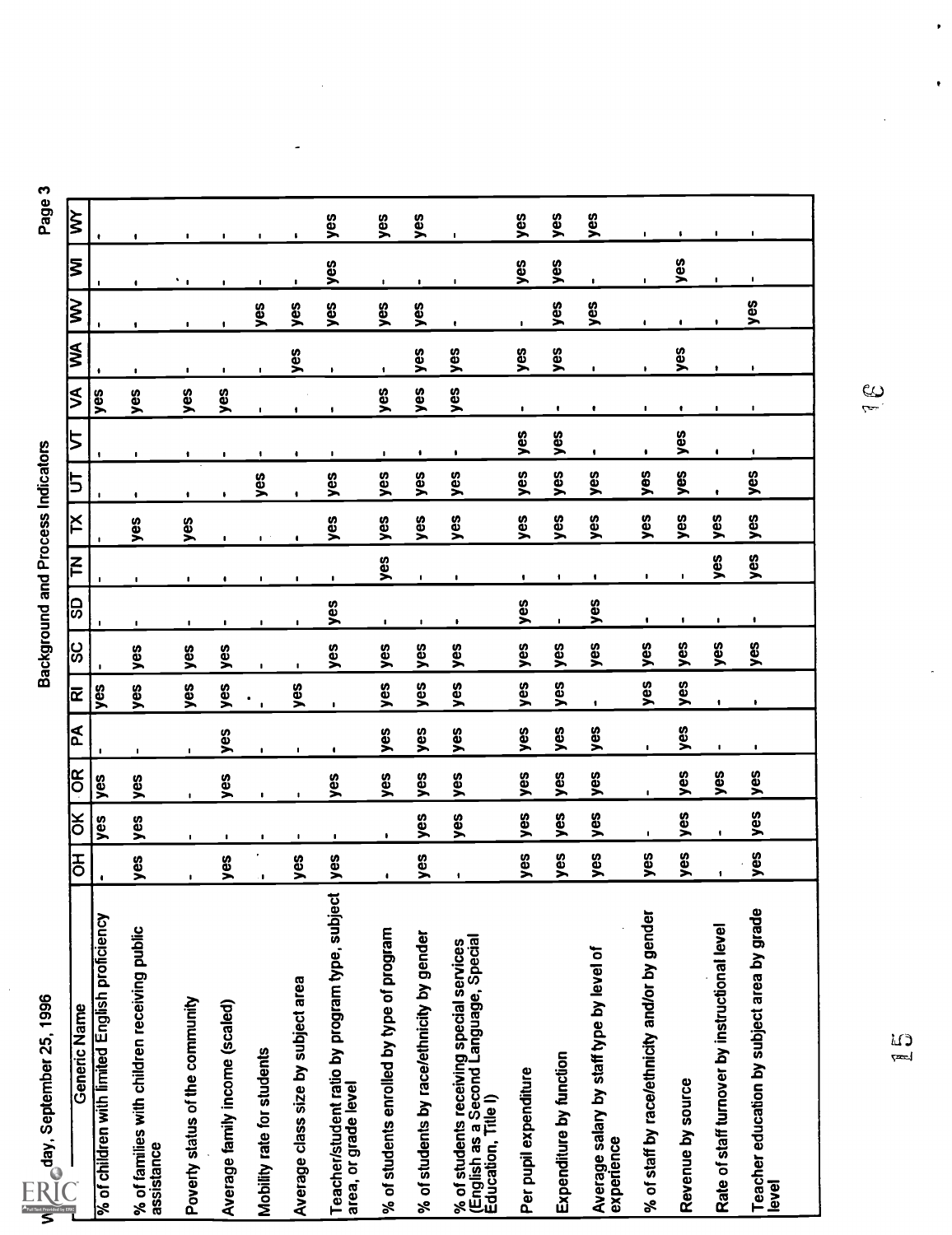| 88<br>0 |  |
|---------|--|
|         |  |
| ಸೆ      |  |
| Ž       |  |
| ē       |  |
| ے<br>ج  |  |
| Ē       |  |
|         |  |
|         |  |

 $\ddot{\phantom{0}}$ 

| $\blacksquare$                                                                                                                       |                |                                                           | $\blacksquare$                                           | yes                                                                                                                                                       | yes                                                                                                                                                       | $\blacksquare$ | yes            | $\blacksquare$                 | ဖိ<br>>            | yes          | Student attendance rate by type of program                                                                 |
|--------------------------------------------------------------------------------------------------------------------------------------|----------------|-----------------------------------------------------------|----------------------------------------------------------|-----------------------------------------------------------------------------------------------------------------------------------------------------------|-----------------------------------------------------------------------------------------------------------------------------------------------------------|----------------|----------------|--------------------------------|--------------------|--------------|------------------------------------------------------------------------------------------------------------|
| $\bullet$                                                                                                                            | ,              |                                                           |                                                          | yes                                                                                                                                                       | yes                                                                                                                                                       | ٠              |                | yes                            |                    | yes          | % of students enrolled by subject area by<br>course title by grade level                                   |
| $\blacksquare$                                                                                                                       |                |                                                           |                                                          | yes                                                                                                                                                       | yes                                                                                                                                                       | $\blacksquare$ | yes            | ٠                              | őδ<br>➤            | yes          | % of students taking college entrance exams                                                                |
| ٠                                                                                                                                    | $\blacksquare$ | $\bullet$                                                 |                                                          | yes                                                                                                                                                       | yes                                                                                                                                                       | $\blacksquare$ | $\mathbf{I}$   | $\blacksquare$                 | $\pmb{\mathsf{I}}$ |              | % HS grads enrolled in postsec ed by institution<br>type (2-/ 4-yr/ VocEd) immediately after<br>graduation |
| ٠                                                                                                                                    |                | $\bullet$                                                 |                                                          | yes                                                                                                                                                       | yes                                                                                                                                                       | $\blacksquare$ | yes            | yes                            | ပ္စ<br>≥           | yes          | % of students who dropped out                                                                              |
| $\mathbf{I}$                                                                                                                         | $\blacksquare$ | ٠                                                         |                                                          | yes                                                                                                                                                       | yes                                                                                                                                                       | $\blacksquare$ | $\bullet$      | yes                            | $\pmb{\mathsf{I}}$ |              | % of students completing high school<br>equivalency requirements                                           |
| $\bullet$                                                                                                                            | $\blacksquare$ | $\ddot{\phantom{a}}$                                      |                                                          |                                                                                                                                                           | yes                                                                                                                                                       | $\blacksquare$ | yes            | $\blacksquare$                 | ٠                  |              | % of students graduating with a certificate of<br>completion                                               |
| $\blacksquare$                                                                                                                       |                | $\bullet$                                                 |                                                          | yes                                                                                                                                                       | yes                                                                                                                                                       | $\blacksquare$ | yes            | lyes                           | 8<br><u> &gt;</u>  | yes          | % of students graduating from high school                                                                  |
| ٠                                                                                                                                    |                |                                                           |                                                          | yes                                                                                                                                                       | yes                                                                                                                                                       | $\pmb{\ast}$   | yes            | $\blacksquare$                 | yes                | yes          | Average scores on college entrance exams                                                                   |
| ۰                                                                                                                                    |                | $\blacksquare$                                            |                                                          | yes                                                                                                                                                       | yes                                                                                                                                                       | yes            | $\blacksquare$ | ٠                              | ပ္စ<br>⋝           | yes          | % of students meeting state and local<br>achievement standards by school,income,<br>grade level, etc       |
| yes                                                                                                                                  |                |                                                           |                                                          | yes                                                                                                                                                       | yes                                                                                                                                                       | $\blacksquare$ | yes            | yes                            | yes                | $\mathbf{I}$ | Average subject area proficiencies by grade<br>level (e.g., NAEP)                                          |
|                                                                                                                                      |                |                                                           |                                                          | yes                                                                                                                                                       | yes                                                                                                                                                       |                |                |                                | $\bullet$          | yes          | % of students scoring 3+ on AP tests<br>Generic Name                                                       |
|                                                                                                                                      |                |                                                           |                                                          |                                                                                                                                                           |                                                                                                                                                           |                |                |                                |                    |              | iday, September 25, 1996<br>$\frac{1}{\sqrt{2}}$                                                           |
|                                                                                                                                      |                |                                                           |                                                          |                                                                                                                                                           |                                                                                                                                                           |                |                |                                |                    |              |                                                                                                            |
| yes<br>yes<br>yes<br>yes<br>$\blacksquare$<br>$\blacksquare$<br>$\bullet$<br>٠<br>$\blacksquare$<br>$\blacksquare$<br>$\blacksquare$ | SA             | yes<br>yes<br>yes<br>yes<br>yes<br>yes<br>닏<br>yes<br>yes | <b>DODEA</b><br>yes<br>yes<br>yes<br>yes<br>$\mathbf{I}$ | OC)<br>yes<br>yes<br>yes<br>yes<br>yes<br>yes<br>$\bullet$<br>$\pmb{\mathsf{I}}$<br>$\blacksquare$<br>$\ddot{\phantom{0}}$<br>$\blacksquare$<br><u>ျမ</u> | yes<br>$\blacksquare$<br>$\blacksquare$<br>$\blacksquare$<br>$\blacksquare$<br>$\bullet$<br>$\bullet$<br>$\bullet$<br>$\blacksquare$<br>$\mathbf{I}$<br>5 | ပြ             | ιá             | <b>Outcome Indicators</b><br>Æ | R                  | l¥           | $\overline{\mathbf{z}}$                                                                                    |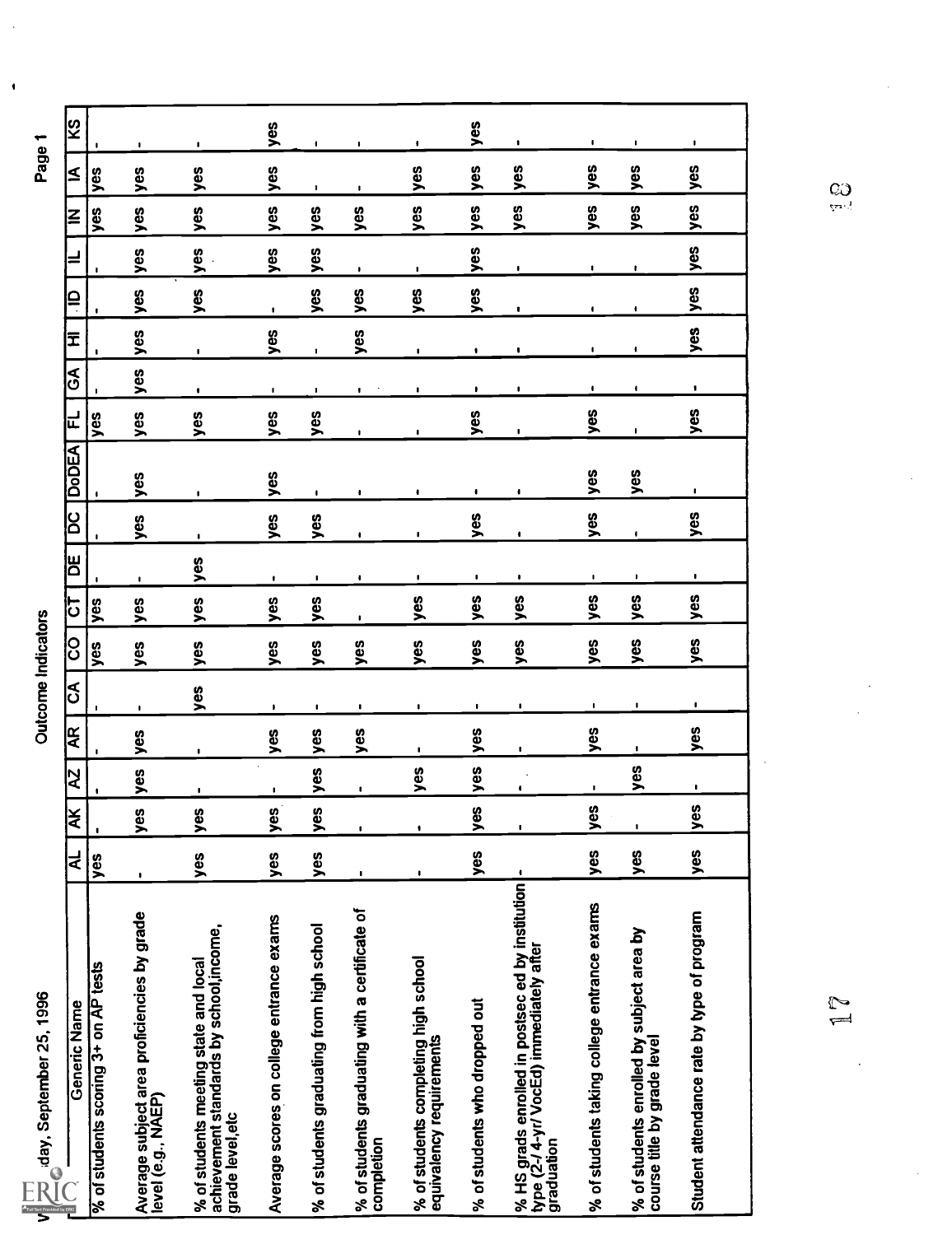| sday, September 25, 1996<br>⊃ر©                                                                            |                |                         |                    |     | <b>Dutcome Indicators</b> |                |                |                    |                |                |                    |                |                |                | Page 2         |     |                |                |
|------------------------------------------------------------------------------------------------------------|----------------|-------------------------|--------------------|-----|---------------------------|----------------|----------------|--------------------|----------------|----------------|--------------------|----------------|----------------|----------------|----------------|-----|----------------|----------------|
| Generic Name                                                                                               | ∣≿             | $\overline{\mathsf{z}}$ | W                  | l€  | $\overline{\mathbf{M}}$   | ΙΜ             | NN             | $\frac{2}{3}$      | i<br>IΣ        | E              | )⊌                 | β              | E              | 2              | Į              | ΙŠ  | <b>SN</b>      | J₽             |
| % of students scoring 3+ on AP tests                                                                       |                |                         |                    |     |                           |                |                |                    |                |                | $\blacksquare$     | $\blacksquare$ |                | yes            |                |     | yes            |                |
| Average subject area proficiencies by grade<br>level (e.g., NAEP)                                          | yes            | $\mathbf{I}$            | yes                | yes | yes                       | $\cdot$        | $\blacksquare$ | yes                | yes            | $\mathbf{I}$   | $\blacksquare$     | yes            | $\blacksquare$ | yes            | yes            | yes | yes            | $\mathbf{L}$   |
| % of students meeting state and local<br>achievement standards by school,income,<br>grade level, etc       | $\bullet$      | 89<br>➤                 | $\blacksquare$     | yes | yes                       | $\blacksquare$ | $\blacksquare$ | $\blacksquare$     | $\blacksquare$ | $\blacksquare$ | $\bullet$          | yes            | $\blacksquare$ | yes            | yes            | yes | yes            | $\blacksquare$ |
| Average scores on college entrance exams                                                                   | yes            | es<br>>                 | yes                | yes | yes                       | $\blacksquare$ | $\blacksquare$ | yes                | yes            | $\cdot$        | $\blacksquare$     | yes            | $\blacksquare$ | yes            | yes            | yes | yes            | $\blacksquare$ |
| % of students graduating from high school                                                                  | $\bullet$      | ဖိ                      | yes                | yes | $\blacksquare$            | $\mathbf{I}$   | $\mathbf{I}$   | yes                | yes            | $\mathbf{I}$   | $\mathbf{I}$       | $\blacksquare$ | $\mathbf{I}$   | yes            | yes            | yes | yes            | $\mathbf{I}$   |
| % of students graduating with a certificate of<br>completion                                               | $\blacksquare$ |                         | $\pmb{\mathsf{I}}$ | yes | $\blacksquare$            | ٠              | $\blacksquare$ | yes                | $\blacksquare$ |                | $\mathbf{I}$       | $\mathbf{I}$   | $\mathbf{I}$   | $\blacksquare$ | $\blacksquare$ | yes | yes            | $\blacksquare$ |
| % of students completing high school<br>equivalency requirements                                           |                | 6S                      | yes                | yes | ۰.                        | ٠              | $\blacksquare$ | $\blacksquare$     | yes            | ٠              |                    | ٠              | $\blacksquare$ |                | $\blacksquare$ | yes | $\blacksquare$ | $\blacksquare$ |
| % of students who dropped out                                                                              | yes            | စ္မ<br>>                | yes                | yes | yes                       |                | $\blacksquare$ | $\pmb{\mathsf{1}}$ | yes            | $\blacksquare$ | $\blacksquare$     | yes            | $\blacksquare$ | yes            | yes            | yes | yes            | $\blacksquare$ |
| % HS grads enrolled in postsec ed by<br>institution type (2-/ 4-yr/ VocEd) immediately<br>after graduation | yes            | ဖို့<br>➤               | $\blacksquare$     | yes | yes                       | ٠              | ٠              | $\blacksquare$     | yes            | $\blacksquare$ | л.                 | $\bullet$      | ٠              | $\blacksquare$ | yes            | yes | $\blacksquare$ | $\blacksquare$ |
| % of students taking college entrance exams                                                                | yes            | စ္မ<br>➤                | yes                | yes | yes                       | $\mathbf{I}$   | $\blacksquare$ | yes                | ۰              | ٠              | $\mathbf{L}^{(n)}$ | yes            | ٠.             | yes            | $\blacksquare$ | yes | $\blacksquare$ | $\blacksquare$ |
| % of students enrolled by subject area by<br>course title by grade level                                   |                |                         | $\blacksquare$     |     | $\bullet$                 | ٠              | $\blacksquare$ | $\blacksquare$     | ٠              |                | $\bullet$          |                | ٠              | $\mathbf{I}$   | $\blacksquare$ | yes | yes            | $\blacksquare$ |
| Student attendance rate by type of program                                                                 | yes            | őρ<br>$\geq$            | yes                | yes | $\blacksquare$            | ٠              | $\bullet$      | yes                | yes            | $\blacksquare$ | ٠                  | yes            | ٠              | yes            | $\blacksquare$ | yes | yes            | $\blacksquare$ |
|                                                                                                            |                |                         |                    |     |                           |                |                |                    |                |                |                    |                |                | ွ<br>၃         |                |     |                |                |
| $\frac{0}{1}$                                                                                              |                |                         |                    |     |                           |                |                |                    |                |                |                    |                |                |                |                |     |                |                |
|                                                                                                            |                |                         |                    |     |                           |                |                |                    |                |                |                    |                |                |                |                |     |                |                |
|                                                                                                            |                |                         |                    |     |                           |                |                |                    |                |                |                    |                |                |                |                |     |                |                |

 $\frac{1}{2}$ 

 $\ddot{\phantom{a}}$ 

 $\bullet$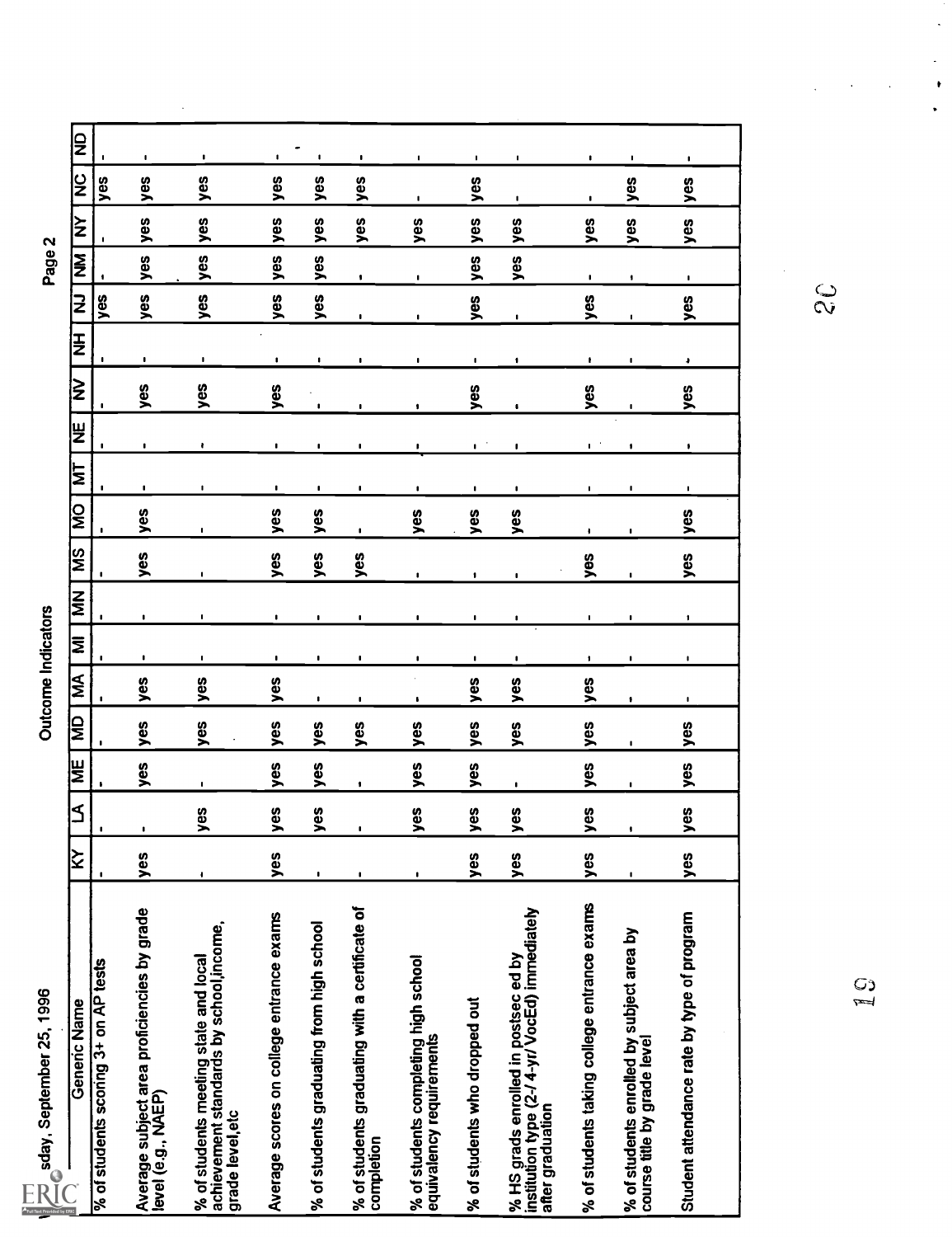| 1996                 |  |
|----------------------|--|
| ని                   |  |
| ed<br>N              |  |
| ¢<br>้าๆกั           |  |
|                      |  |
| $\tilde{\mathbf{e}}$ |  |
|                      |  |

 $\ddot{\phantom{1}}$ 

| W $\overline{\mathcal{P}}$ day, September 25, 1996                                                         |        |                |     |     | <b>Outcome Indicators</b> |     |                |              |                |              |                |     |               | Page 3       |     |     |
|------------------------------------------------------------------------------------------------------------|--------|----------------|-----|-----|---------------------------|-----|----------------|--------------|----------------|--------------|----------------|-----|---------------|--------------|-----|-----|
| Generic Name                                                                                               | 공<br>이 | ă              | õŔ  | Ã   | Œ                         | ပ္တ | င္တ            | $\mathsf{K}$ | ř              | 5            | 5              | ⋚   | S             | $\gtrapprox$ | ξ   | ξ   |
| % of students scoring 3+ on AP tests                                                                       |        | $\mathbf{I}$   |     |     |                           | yes |                | yes          | yes            | yes          |                | yes |               |              | yes |     |
| Average subject area proficiencies by grade<br>level (e.g., NAEP)                                          |        | yes            | yes | yes | yes                       | yes | yes            | yes          | yes            | yes          | ٠              | yes | yes           | yes          | yes | ۰   |
| achievement standards by school, income,<br>% of students meeting state and local<br>grade level, etc      | yes    | $\blacksquare$ | yes | yes | yes                       | yes | ,              | yes          | yes            | $\mathbf{I}$ | $\blacksquare$ | yes | yes           | ٠            | yes | п   |
| Average scores on college entrance exams                                                                   | ٠      | yes            | yes | yes | yes                       | yes | yes            | yes          | yes            | yes          | ٠              | I.  |               | yes          | yes | yes |
| % of students graduating from high school                                                                  | ٠      | yes            | yes | yes | yes                       | yes | yes            | yes          | yes            | yes          | ٠              | yes | yes           | yes          | yes | yes |
| % of students graduating with a certificate o<br>completion                                                |        |                | ٠   | yes | $\blacksquare$            | yes | ٠              | yes          | $\blacksquare$ | yes          |                | yes |               |              |     |     |
| % of students completing high school<br>equivalency requirements                                           | ٠      | ٠              | ٠   | yes | yes                       | yes | $\blacksquare$ | yes          | f,             | yes          | ٠              | r   | ٠             | ٠            | ٠   | yes |
| % of students who dropped out                                                                              | yes    | yes            | yes | yes | yes                       | yes | yes            | yes          | yes            | yes          |                | yes | yes           | yes          | yes | yes |
| % HS grads enrolled in postsec ed by<br>institution type (2-/ 4-yr/ VocEd) immediately<br>after graduation | yes    | ,              | ,   | ٠   | ٠                         | yes | 1              |              | ٠              | $\mathbf{I}$ | ٠              | ٠   |               | ٠            | yes | ٠   |
| % of students taking college entrance exams                                                                | P.     | yes            | yes | yes | yes                       | yes | yes            | yes          | yes            | ٠            |                | F.  | $\pmb{\cdot}$ | yes          | yes | yes |
| % of students enrolled by subject area by<br>course title by grade level                                   | yes    | ٠              | yes |     | yes                       | yes |                | ł            | yes            | yes          | ٠              | yes | ٠             | yes          | yes | ٠   |
| Student attendance rate by type of program                                                                 | yes    |                |     | ٠   | yes                       | yes | yes            | yes          | yes            | ٠            | ٠              |     | ٠             | yes          | yes | ٠   |
|                                                                                                            |        |                |     |     |                           |     |                |              |                |              |                |     |               |              |     |     |

 $\ddot{\cdot}$ 

l,

 $\mathcal{L}_{\mathcal{L}}$ 

 $\tilde{z}$ 

e,<br>C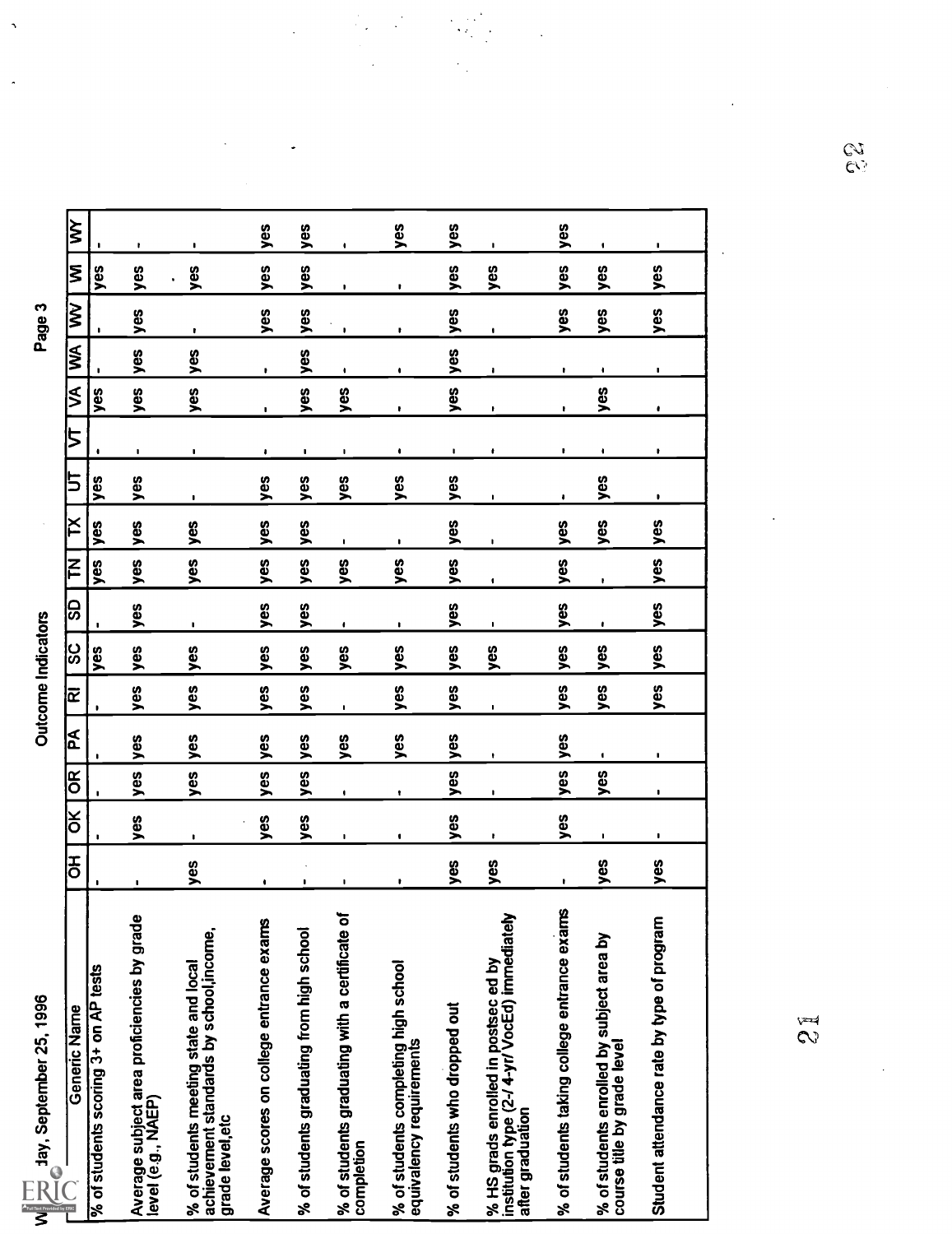

| Formulas:                                                                                                                   | <b>EmsdalA</b> | Alask <mark>a</mark> | <b>EnoshA</b> | <b>Arkansas</b>     | <b>California</b> | Oolorado       | <b>Pornectedt</b> | <b>Delaware</b> | District of Columbia | i sbhol∃       | း<br>(၁၀၀) ခု | <b>HEWELL</b>               | ouep | <b>sionilli</b>       |
|-----------------------------------------------------------------------------------------------------------------------------|----------------|----------------------|---------------|---------------------|-------------------|----------------|-------------------|-----------------|----------------------|----------------|---------------|-----------------------------|------|-----------------------|
| Total completers or graduates divided by ninth<br>graders 4 years earlier<br><b>Cohort Rate</b>                             |                |                      |               |                     | $\pmb{\times}$    | $\pmb{\times}$ | $\pmb{\times}$    | $\pmb{\times}$  |                      | $\pmb{\times}$ |               |                             |      | $\boldsymbol{\times}$ |
| Total completers or graduates divided by graduates<br>eaver Graduation Rate<br>+ drop outs over 4 years                     |                |                      |               |                     |                   |                |                   |                 |                      |                | $\times$      |                             |      |                       |
|                                                                                                                             |                |                      |               |                     |                   |                |                   |                 |                      |                |               |                             |      |                       |
| Number of graduates divided by the 12th grade<br>beginning enrollment for the same year.<br><b>Twelfth Grade Event Rate</b> |                |                      |               |                     |                   |                |                   |                 |                      |                |               |                             |      |                       |
|                                                                                                                             |                |                      |               |                     |                   |                |                   |                 |                      |                |               |                             |      |                       |
| Does Not Calculate a Graduation Rate                                                                                        |                |                      |               |                     |                   |                |                   |                 |                      |                |               |                             | ×    |                       |
| c<br>C                                                                                                                      |                |                      |               | BEST COPY AVAILABLE |                   |                |                   |                 |                      |                |               | $\mathcal{S}_{\mathcal{S}}$ |      |                       |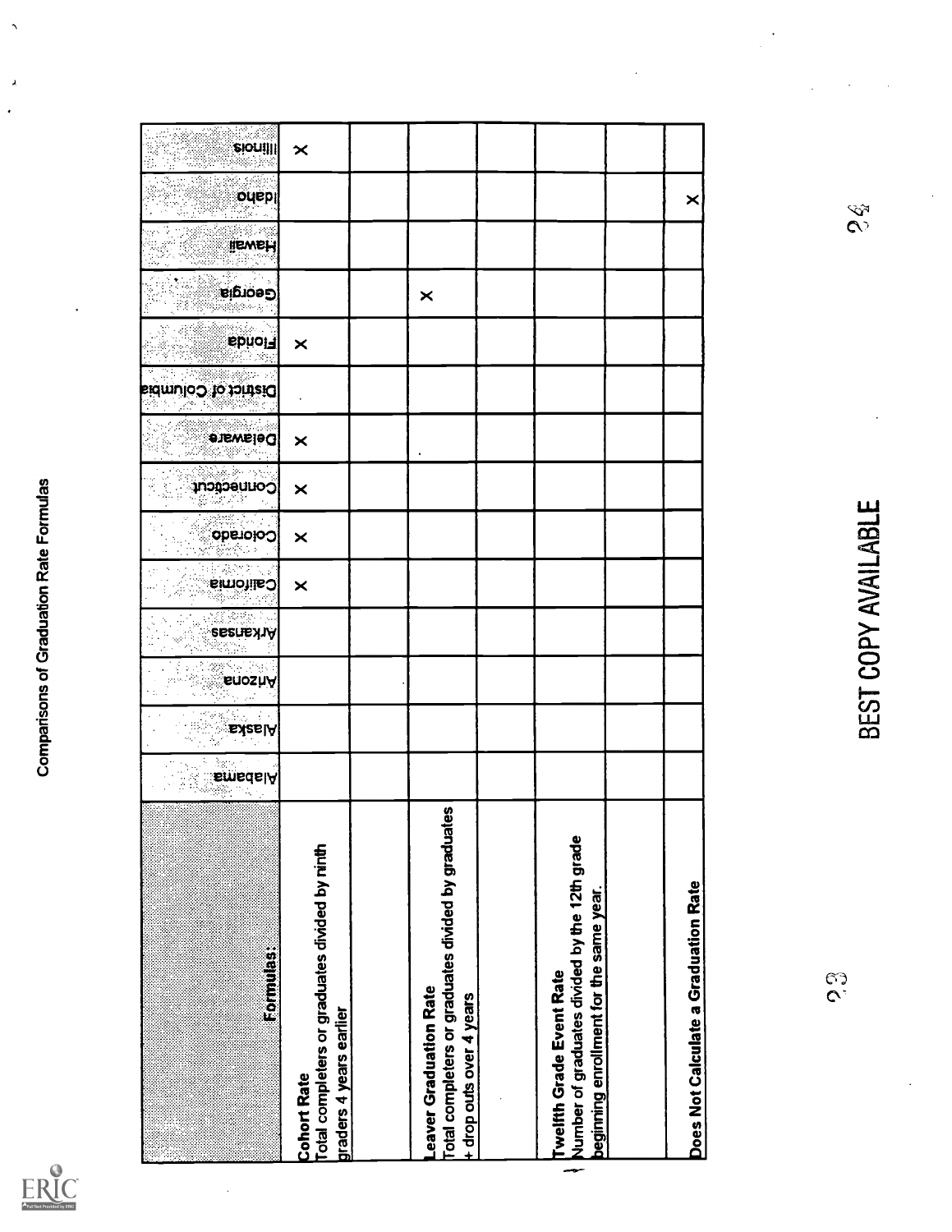| Full Text Provided by ERIC |
|----------------------------|

| Formulas:                                         | Total completers or graduates divided by ninth<br>graders 4 years earlier<br><b>Cohort Rate</b> | $\times$<br>Total completers or graduates divided by graduates<br>eaver Graduation Rate<br>+ drop outs over 4 years | Number of graduates divided by the 12th grade<br>beginning enrollment for the same year.<br><b>Twelfth Grade Event Rate</b> | ÷, | Does Not Calculate a Graduation Rate | $\frac{c}{2}$ |
|---------------------------------------------------|-------------------------------------------------------------------------------------------------|---------------------------------------------------------------------------------------------------------------------|-----------------------------------------------------------------------------------------------------------------------------|----|--------------------------------------|---------------|
| ಿ.<br>  emo                                       |                                                                                                 |                                                                                                                     |                                                                                                                             |    | $\times$                             |               |
|                                                   |                                                                                                 |                                                                                                                     | $\times$                                                                                                                    |    |                                      |               |
|                                                   |                                                                                                 |                                                                                                                     |                                                                                                                             |    |                                      |               |
| president<br><b>Euersmon</b>                      |                                                                                                 |                                                                                                                     |                                                                                                                             |    | ×                                    |               |
| <b>Sulley</b>                                     | $\times$                                                                                        |                                                                                                                     |                                                                                                                             |    |                                      |               |
| Maryland<br>Line                                  | $\times$                                                                                        |                                                                                                                     |                                                                                                                             |    | ×                                    |               |
| <b>UBBILIOW</b><br>$\sim$ and also denoted $\sim$ |                                                                                                 | $\pmb{\times}$                                                                                                      |                                                                                                                             |    |                                      |               |
| $\mathbb{E}$ independent                          | $\times$                                                                                        |                                                                                                                     |                                                                                                                             |    |                                      |               |
| <b>Iddississyy</b>                                |                                                                                                 |                                                                                                                     |                                                                                                                             |    |                                      | $\mathcal{S}$ |
| <b>Examples</b>                                   | $\pmb{\times}$                                                                                  |                                                                                                                     |                                                                                                                             |    |                                      |               |
| Eusinow                                           |                                                                                                 |                                                                                                                     |                                                                                                                             |    | $\times$                             |               |
| $\sim$ exercise $\sim$                            |                                                                                                 |                                                                                                                     | $\times$                                                                                                                    |    |                                      |               |

 $\epsilon$ 

 $\pmb{\zeta}$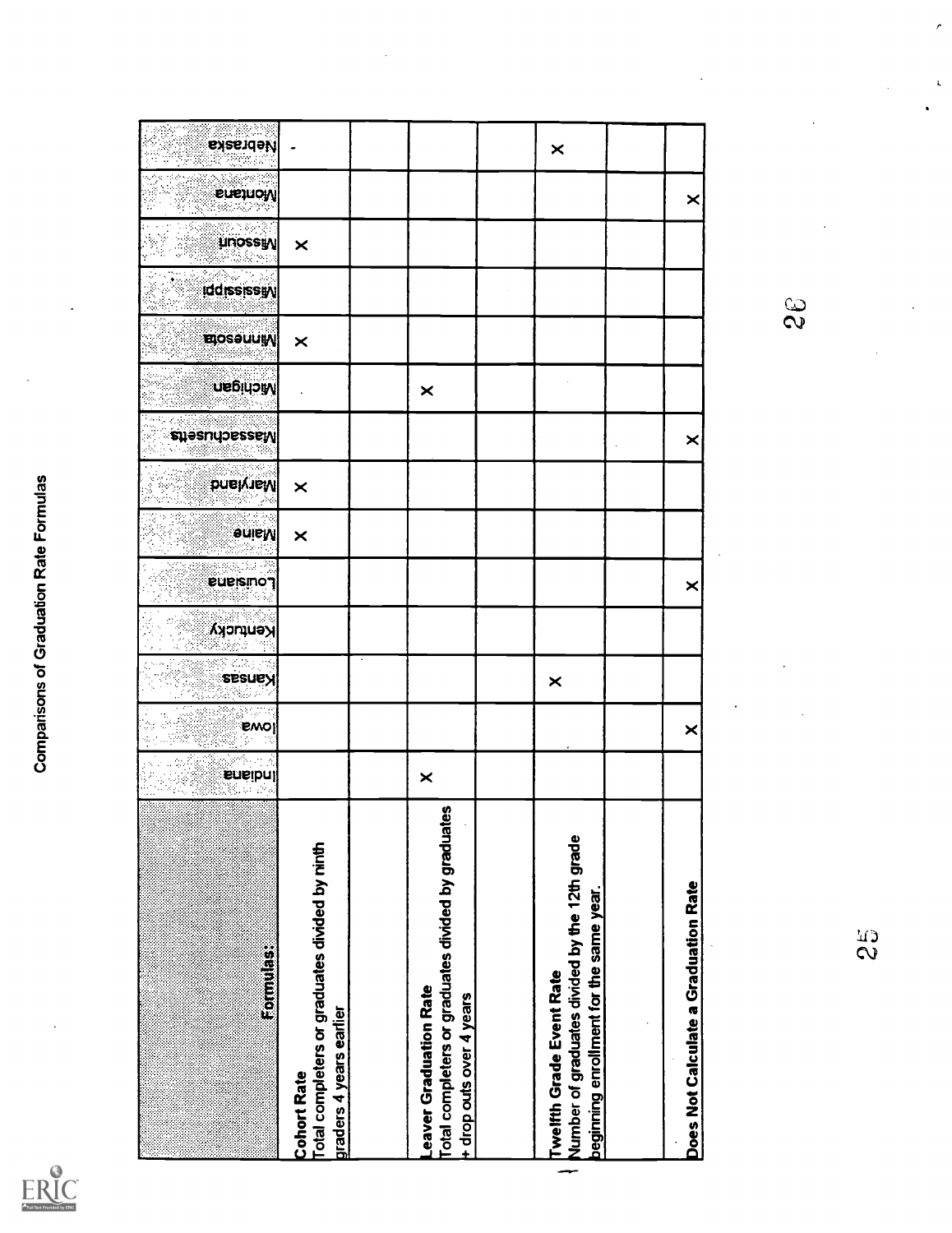

j,

 $\sqrt{2}$ 

| Į<br>S.                                                                                                                     | <b>Ebevel/</b> | New Hampshire                                                         | New Jersey          | New Mexico | <b>New York</b> | <b>Inorth Carolina</b> | <b>EXORED THION</b> | oluo     | <b>Smorth</b> | Oregon   | <b>Einevivenned</b> | <b>bnsiel sbon Ri</b> | south Carolina              | south Dakota |
|-----------------------------------------------------------------------------------------------------------------------------|----------------|-----------------------------------------------------------------------|---------------------|------------|-----------------|------------------------|---------------------|----------|---------------|----------|---------------------|-----------------------|-----------------------------|--------------|
| otal completers or graduates divided by ninth<br>Formulas:<br>raders 4 years earlier<br>Cohort Rate                         |                |                                                                       |                     |            | $\times$        | $\times$               | $\times$            |          |               |          |                     |                       | $\boldsymbol{\dot{\times}}$ |              |
|                                                                                                                             |                |                                                                       |                     |            |                 |                        |                     |          |               |          |                     |                       |                             |              |
| otal completers or graduates divided by graduates<br>eaver Graduation Rate<br>drop outs over 4 years                        |                |                                                                       |                     |            |                 |                        | $\pmb{\times}$      | $\times$ |               |          |                     | $\times$              |                             |              |
|                                                                                                                             |                |                                                                       |                     |            |                 |                        |                     |          |               |          |                     |                       |                             |              |
| Number of graduates divided by the 12th grade<br>beginning enrollment for the same year.<br><b>Twelfth Grade Event Rate</b> |                |                                                                       |                     |            |                 |                        | $\times$            |          |               |          |                     |                       | $\pmb{\times}$              | $\times$     |
|                                                                                                                             |                |                                                                       |                     |            |                 |                        |                     |          |               |          |                     |                       |                             |              |
| Does Not Calculate a Graduation Rate                                                                                        | ×              | $\times$                                                              |                     | $\times$   |                 |                        |                     |          |               | $\times$ | $\times$            |                       |                             |              |
| $\cdot$                                                                                                                     |                | *South Carolina uses a first grade cohort and an eighth grade cohort. |                     |            |                 |                        |                     |          |               |          |                     |                       |                             |              |
| $\tilde{\mathcal{S}}$                                                                                                       |                |                                                                       | BEST COPY AVAILABLE |            |                 |                        |                     |          |               |          |                     |                       | $\frac{8}{3}$               |              |

 $\bar{z}$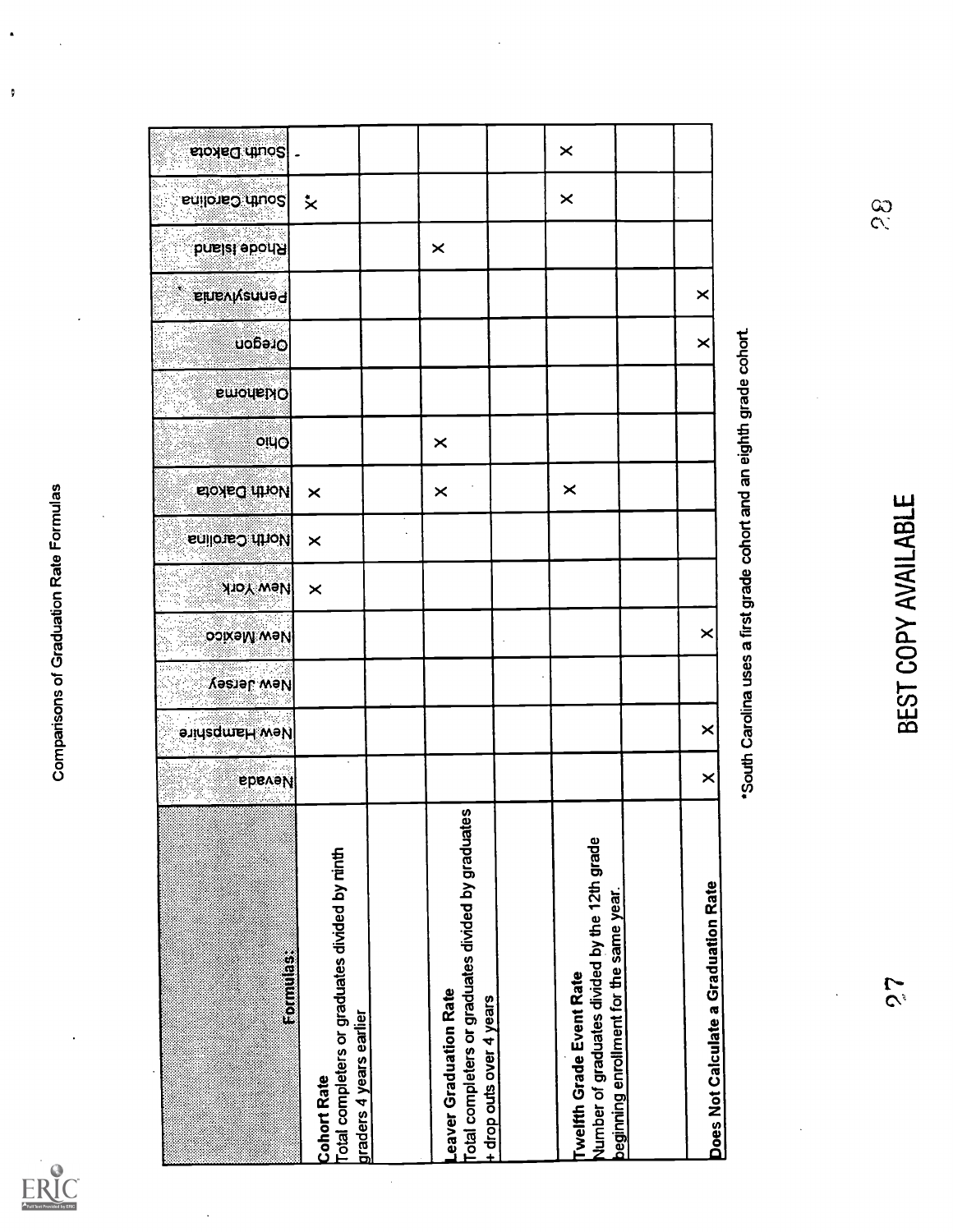

| <b>EQUIDE</b>                                                                                                        | Tenneses <sup>a</sup> | <b>PEXP</b>    | ueiu     | 'romaV | Virginic | <b>COLELIJUSEAN</b> | Nest Virgina | <b>LuisuoosiW</b> | <b>бикшолуу</b> |               |
|----------------------------------------------------------------------------------------------------------------------|-----------------------|----------------|----------|--------|----------|---------------------|--------------|-------------------|-----------------|---------------|
| Total completers or graduates divided by ninth<br>graders 4 years earlier<br><b>Cohort Rate</b>                      |                       |                |          |        |          |                     |              |                   |                 |               |
| eaver Graduation Rate                                                                                                |                       |                |          |        |          |                     |              |                   |                 |               |
| Total completers or graduates divided by graduates<br>+ drop outs over 4 years                                       |                       |                |          |        |          |                     |              |                   |                 |               |
| Number of graduates divided by the 12th grade<br>beginning enrollment for the same year.<br>Twelfth Grade Event Rate |                       |                | $\times$ |        |          |                     |              | $\pmb{\times}$    |                 |               |
|                                                                                                                      |                       |                |          |        |          |                     |              |                   |                 |               |
| Does Not Calculate a Graduation Rate                                                                                 | $\times$              | $\pmb{\times}$ |          |        |          |                     | $\times$     |                   | $\times$        |               |
| 29                                                                                                                   |                       |                |          |        |          |                     |              |                   |                 |               |
|                                                                                                                      | BEST COPY AVAILABLE   |                |          |        |          |                     |              |                   |                 | $\frac{6}{5}$ |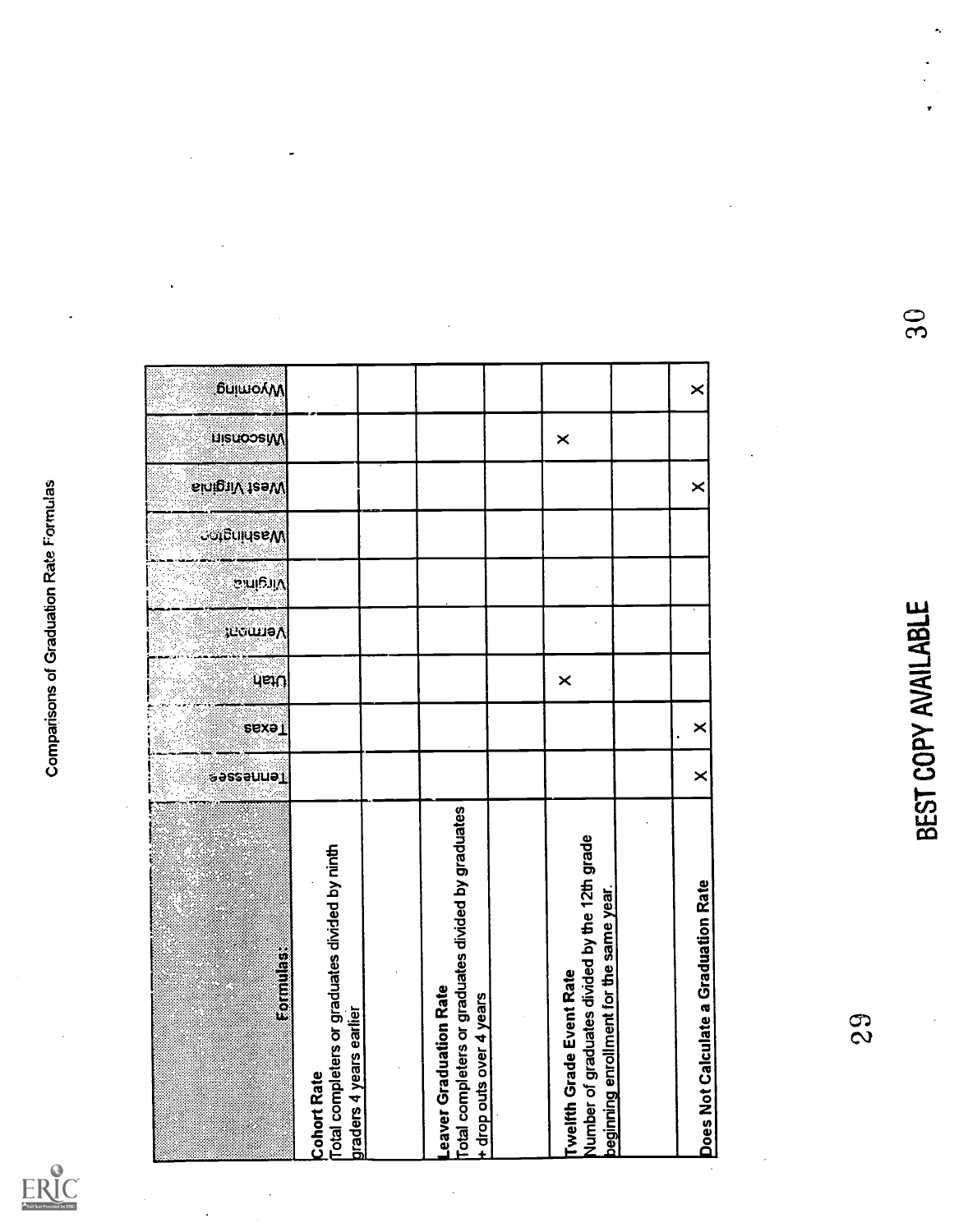$TMO$ a-1790



#### U.S. Department of Education Office of Educational Research and Improvement (OERI) Educational Resources Information Center (ERIC)



# REPRODUCTION RELEASE

(Specific Document)

## I. DOCUMENT IDENTIFICATION:

| Title: What Do We Know About Education in the States?<br>Education Indicators in State Reports |                                        |
|------------------------------------------------------------------------------------------------|----------------------------------------|
| Author(s): $\beta_{\alpha\beta}$ bara S. Clements, $R_0H + R_1B$ lank                          |                                        |
| <b>Corporate Source:</b>                                                                       | <b>Publication Date:</b><br>March 1997 |

# II. REPRODUCTION RELEASE:

In order to dsseminate as widely as possible timely and significant materials of interest to the educational community, documents announced in the monthly abstract journal of the ERIC system, *Resources in Education* (RIE), are usually made available to users in microfiche, reproduced paper copy, and electronic/optical media, and sold through the ERIC Document Reproduction Service (EDRS) or other ERIC vendors. Credit is given to the source of each document, and, if reproduction release is granted, one of the following notices is affixed to the document.

If permission is granted to reproduce and disseminate the identified document, please CHECK ONE of the following two options and sign at the bottom of the page.



Level 1

Level 2

Documents will be processed as indicated provided reproduction quality permits. If permission to reproduce is granted, but neither box is checked, documents will be processed at Level 1.

'thereby grant to the Educational Resources Information Center (ERIC) nonexclusive permission to reproduce and disseminate this document as indicated above. Reproduction from the ERIC microfiche or electronic/optical media by persons other than ERIC employees and its system contractors requires permission from the copyright holder. Exception is made for non-profit reproduction by libraries and other service agencies to satisfy information needs of educators in response to discrete inquiries.'

| Sign<br>here $\rightarrow$<br>please | Signatuke:<br>lements<br>300000000                                        | <b>Printed Name/Position/Title:</b><br>: Darbaras Lilements, Ph.D. |
|--------------------------------------|---------------------------------------------------------------------------|--------------------------------------------------------------------|
|                                      | Organization/Address:<br>EValuation Software Publishing fine 703-836.2348 | Telephone:<br>FAX:                                                 |
|                                      | 3504<br>$Hlexandvia,VA223US-1949$                                         | E-Mail Address:<br>: Date:<br>ibsdemen@ix. 0ct 6,1997              |